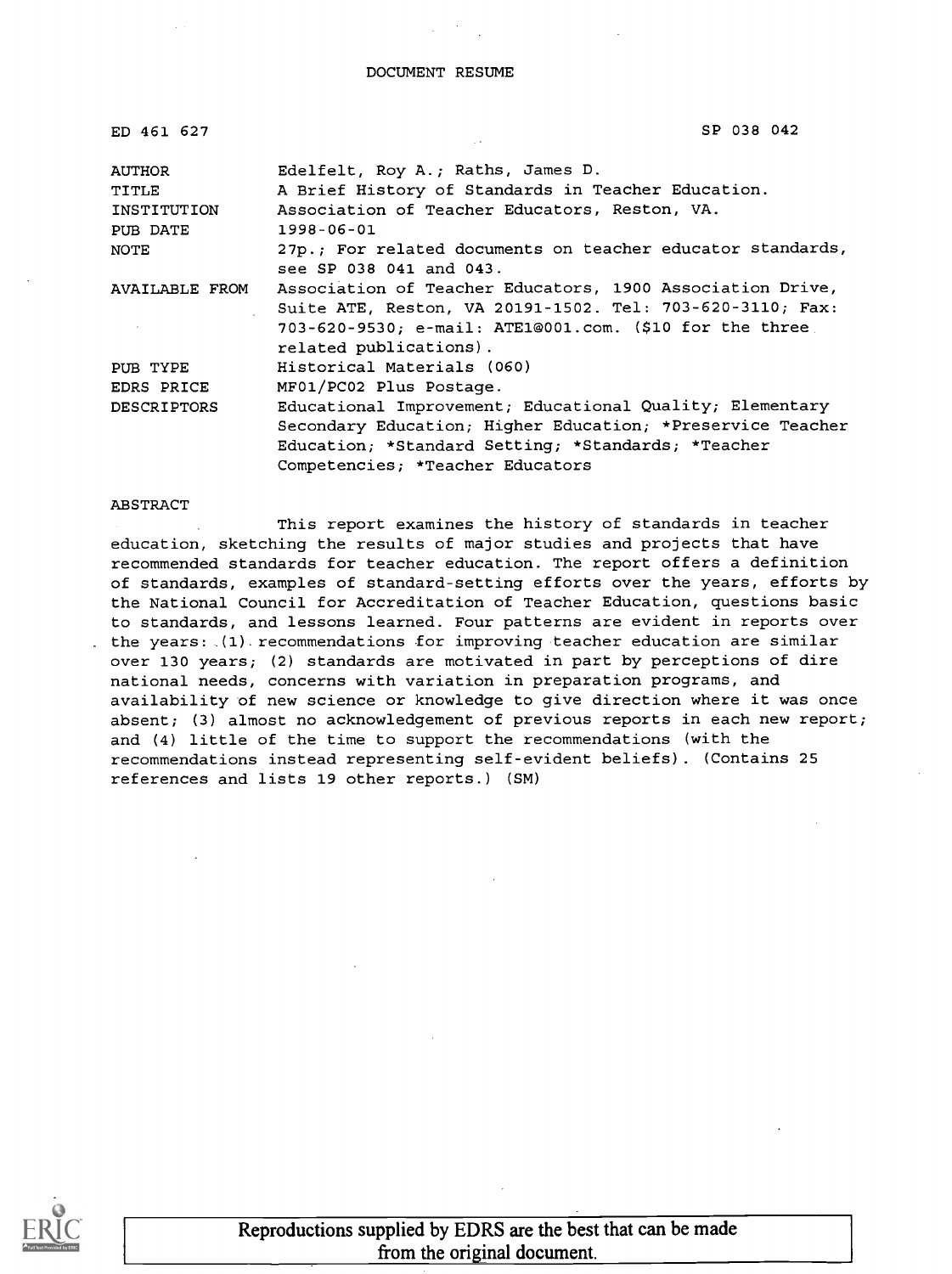# 4-7 VT. , Amok' LANNs,. Mt\ " ' ' fs, , of ,1 T , 5 ,,:k'\$ rNSS Standards .`"Zr. , <sup>R</sup> Ĭ'n .k.'&5; 5..\& ,., r,,;:  $Z'$  . So s <u>SC KONLEAN BOTT</u> , ,;:\

TEACHER SOLD ESTABLISHED

PERMISSION TO REPRODUCE AND DJSSEMINATE THIS MATERIAL HAS BEEN GRANTED BY

5SSS -555

5

 $\mathcal{S}$  stitled the state  $\mathcal{S}$ 

5, <sup>5</sup>

55is, '5

5` , 5,

<sup>5</sup> <sup>5</sup> , ,

4

 $\frac{1}{\sqrt{2}}$   $\frac{1}{\sqrt{2}}$ 

19 S. Grand TO THE EDUCATIONAL RESOURCES INFORMATION CENTER (ERIC)

 $2 \frac{1}{2}$ **BEST COPY AVAILABLE** 

**U.S. DEPARTMENT OF EDUCATION** 

**communication** 

<sup>s</sup> '54,t 5.1, :':; 5,":',..\`',.`,...5\*

, .&

:;ts

Z, , ks.k

s ,..::: ,

+Its ":

7' ,`

<sup>&</sup>lt; "

<sup>s</sup>.s k7:tj

 Office of Educational Research and Improvement EDUCATIONAL RESOURCES INFORMATION CENTER (ERIC)

CI This document has been reproduced as received from the person or organization originating it

- 0 Minor changes have been made to improve reproduction quality.
- Points of view or opinions stated in this docu- ment do not necessarily represent official OERI position or policy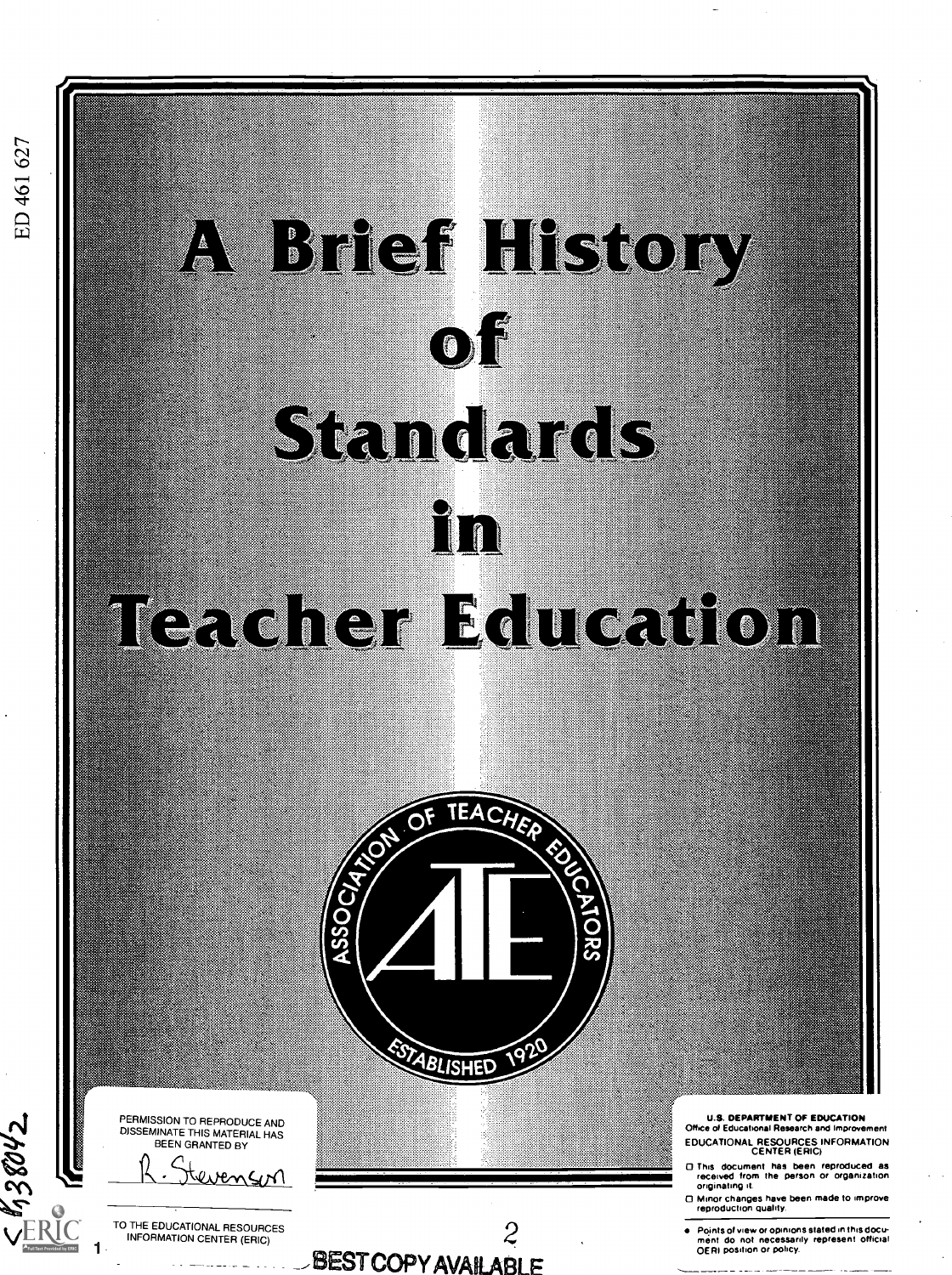# A Brief History of Standards in Teacher Education<br>Roy A, Edelfelt [ames D. Raths]

Roy A. Edelfelt James D. Raths The University of North Carolina at Chapel Hill

Almost from the beginning of formal teacher education, teacher educators have been concerned about standards for their programs and candidates. In 1869, at the Fifth Annual Meeting of the American Normal School Association, the first vice president of the organization advanced the following motion for consideration (pp. 34-35):

Whereas, The elements of our professional science exist in a chaotic state, and, whereas, we believe the cause of education would be materially benefited by having these elements systematically arranged that there might be uniformity in all the Normal Schools, both in theory and practice. Therefore,

Resolved, That there be appointed by the Association an Educational Council, or Committee, whose duty it shall be to report at our next annual meeting on the following, viz., 1. What properly constitutes the "Science of Education," as applicable to the Normal Schools and the teaching profession generally? 2. What "Course of Study and Practice" in the Normal School is best calculated to elevate the standard of education and to reduce teaching to a uniform system and regular profession?

Resolved, That the Committee report through the educational journals of the country previous to the next meeting of the Association.

(How the motion fared is not clear. The minutes make no further reference to it.)

The concerns and the assumptions reflected in this motion made almost 130 years ago seem similar to those in recent reports and recommendations. First, there is an assumption about the "state of science" as it pertains to the profession of teaching. The assumption appears to be that, from the disarray of scientific findings and practical experiences, teacher educators can develop a code that will define "best practice." Second, discomfort with diverse practices is evident: Some approaches to teaching and teacher education must be better than others. Through a standard-setting process, the profession should identify and encourage the better practices and eradicate the weaker ones. In short, the motion calls for alignment.

In 1870 a proposal advanced at the Sixth Annual Meeting of the American Normal School Association spelled out criteria for admission to teacher education programs and a two-year course of study for normal schools. Phrasing standards in terms of "weeks of instruction," the criteria included topics such as "ethical instruction" and "the theory and practice of instruction." The proposed criteria were met with fierce objection.

Another aspect of standard setting in the 1870s that mirrored current applications of accreditation standards was the notion of "context." In the language of the 1870 proposal,

The normal school is compelled by necessities of its position in the system, to adjust itself to the circumstances of the subordinate parts of that system. It must at first let itself down so far as possible to be accessible by average of those who have received their preparation in the lower

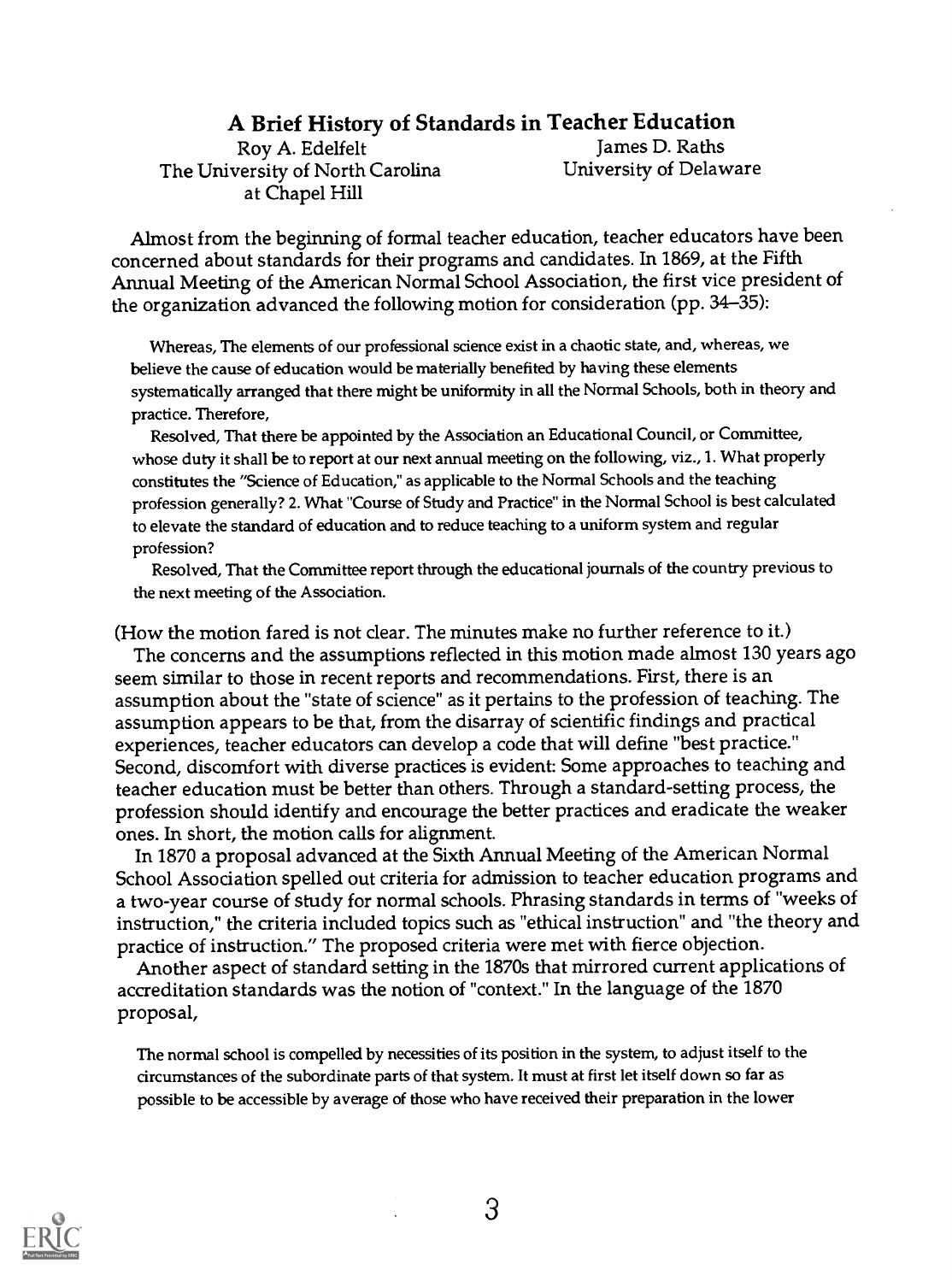schools. Otherwise, its rooms would be tenantless and its occupation would be gone." (American Normal School Association, 1870, P. 18)

Even then, there was an awareness that standards must be reality based.

In the early 1870s, after the American Normal School Association became the Department of Normal Schools of the National Education Association (NEA), it petitioned the then-fledgling regional associations (North Central, Middle States, etc.) for accreditation of its programs. Evidently those groups rebuffed teacher education as not worthy of such efforts (Haberman & Stinnett, 1973; Mayor, 1965).

As late as 1899, a report to the Department of Normal Schools by a committee appointed four years previously, set standards for almost all phases of teacher education. Running more than 40 pages, the report made recommendations that were broad in scope and specific in language. For example:

Admission: The applicant shall have finished a grammar-school course embracing the following subjects, in which he is reasonably proficient: arithmetic, English grammar, geography, United States history, physiology and hygiene, drawing, civil government, music, grammar-school algebra, nature study, reading, penmanship, spelling, and English. (p. 843)

Clinical Experiences: The number of children entrusted to a beginning student teacher should be small, approximately ten or twelve. (p. 846)

Administration: The training school should be practically under the control of the normal-school authorities to such an extent that the latter can formulate a curriculum, select text-books, choose and dismiss teachers, determine methods, and in general administer the affairs of the school according to their own best judgment. (pp. 846-47)

Up to that time, efforts in the 19th century to advance standards had had little effect. There were no procedures for closing down programs and institutions deemed to be substandard. Then, as now, teacher education was a cottage industry.

# A Definition of Standards

Some current advocates of standards in teacher education have taken time in their writings to ask, "What are standards?" Both Richardson (1994) and Pearson (1994) eventually turned to the dictionary for definitions, rather than to the technical literature on evaluation and measurement. Richardson advanced the following notions (p. 16):

- 1. Something that is established by authority, custom, or general consent as a model or example to be followed.
- 2. A definite level of degree of quality that is proper or adequate for a specific purpose.

Pearson cited the same definition (probably because he had referred to the same dictionary) but also offered synonyms, including "criterion," "gauge," "yardstick," "touchstone," and "test" (p. 38).

In a seminal essay, Glass (1978) described how many evaluators looked at the concept of standards. He pointed out in effect that evaluators had been using the term "standards" incorrectly. According to Glass, "criterion" is a variable of concern in making a decision, "standard" the "amount" of the variable that is needed to meet the

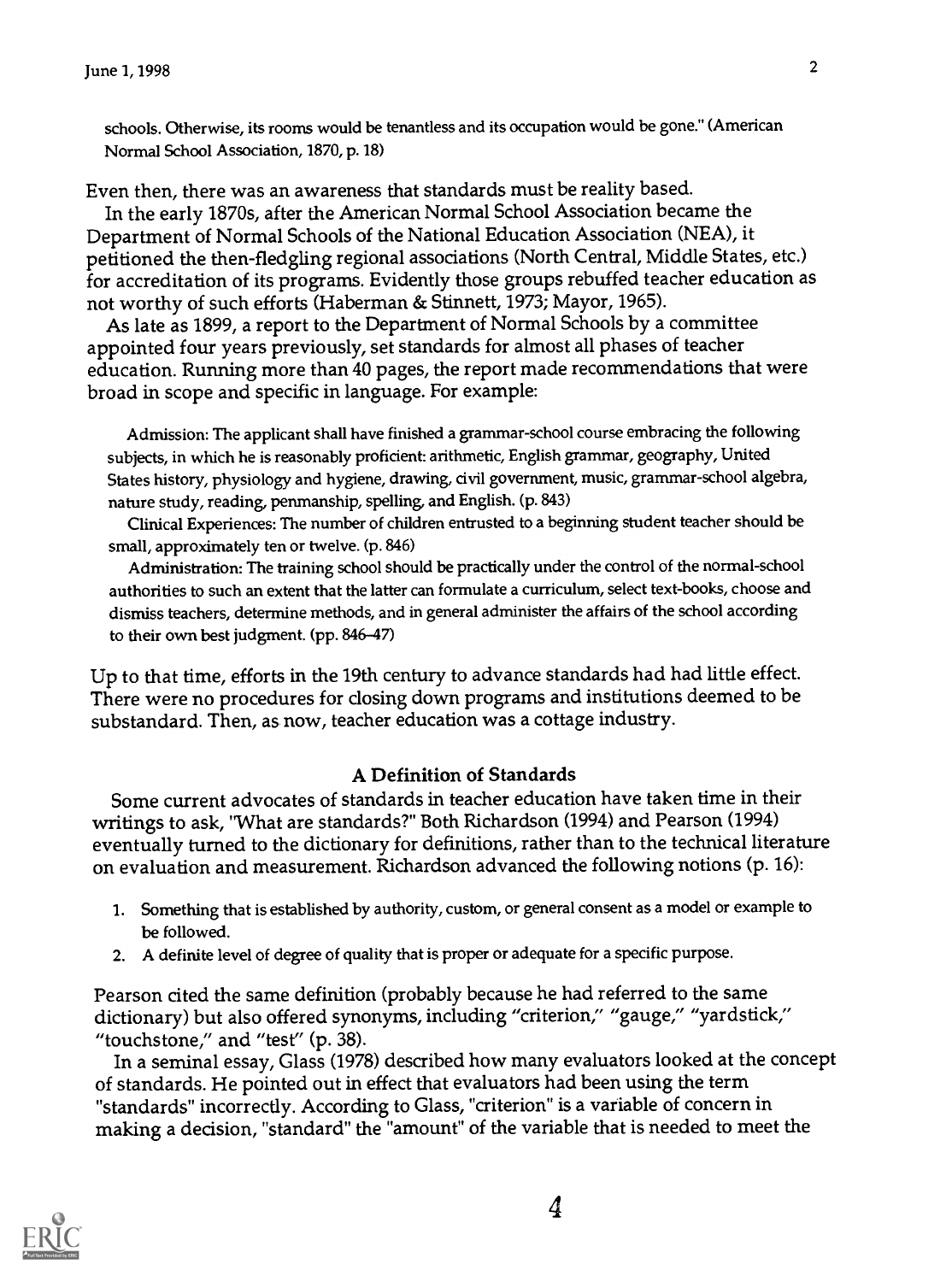criterion. So, for example, a criterion for becoming a police officer in Champaign, Illinois, is height. The standard is 5 feet.

Current and previous rhetoric does not recognize the Glass distinction. Instead, "standard" is used as a synonym for "criterion."

A pervasive problem in the professions is people operating with criteria and no standards. So universities promote, or deny promotion to, professors on the basis of three criteria: quality of teaching, scholarly productivity, and extent of service. Rarely are those criteria accompanied by standards. Applying the criteria in these situations requires judgment. Reliance on professional judgment is a hallmark of the current procedure of the National Council for Accreditation of Teacher Education (NCATE) its strength and its weakness. Recognizing that strict standards either could not be set or would not be accepted, NCATE dropped strict standards, for the most part, and invoked the judgments of members of its Board of Examiners in making decisions about particular cases. The problem is that members' judgments vary across institutions and occasions, and this has prompted serious challenges to the credibility of NCATE decisions.

This discussion of criteria and standards is relevant to current concerns with setting standards in teacher education and to the competency-based teacher education movement of 1970 or so. How are today's standards different from the behavioral objectives of that earlier day? Later in this paper we discuss issues associated with competency-based teacher education.

#### Examples of Standard-Setting Efforts

In the last two centuries, there have been innumerable studies, pronouncements, and declarations on standards in teacher education—efforts to identify criteria for institutions preparing teachers, curricula in teacher education, prospective teachers, beginning teachers, practicing teachers, teachers in various disciplines, and teacher educators. In the following section, we describe some representative ones. We do not include current undertakings, such as those of the Interstate New Teacher Assessment and Support Consortium (INTASC) or the National Commission on Teaching & America's Future. At the end of this paper, we present a partial bibliography of other reports.

#### The Commonwealth Teacher-Training Study, 1929

In the 1920s, studies dealing with education for the professions entered a new stage, that of critical analysis. The Carnegie Foundation for the Advancement of Teaching and the Commonwealth Fund were central in sponsoring these investigations. The Commonwealth Teacher-Training Study, a five-year undertaking supported by a \$42,000 grant, was responsible for a "new approach to the problems of professional [teacher] education" (Charters & Waples, 1929, p. xv). The new approach, called "functional studies," tried "to determine what the professional practitioner does under modern conditions of practice" (p. xvi). From an objective record of what the practitioner did, the observer attempted to determine what the practitioner had to know and be to perform effectively. (Does that sound familiar?) One of the most exhaustive applications of this new method, the Commonwealth Teacher-Training Study was

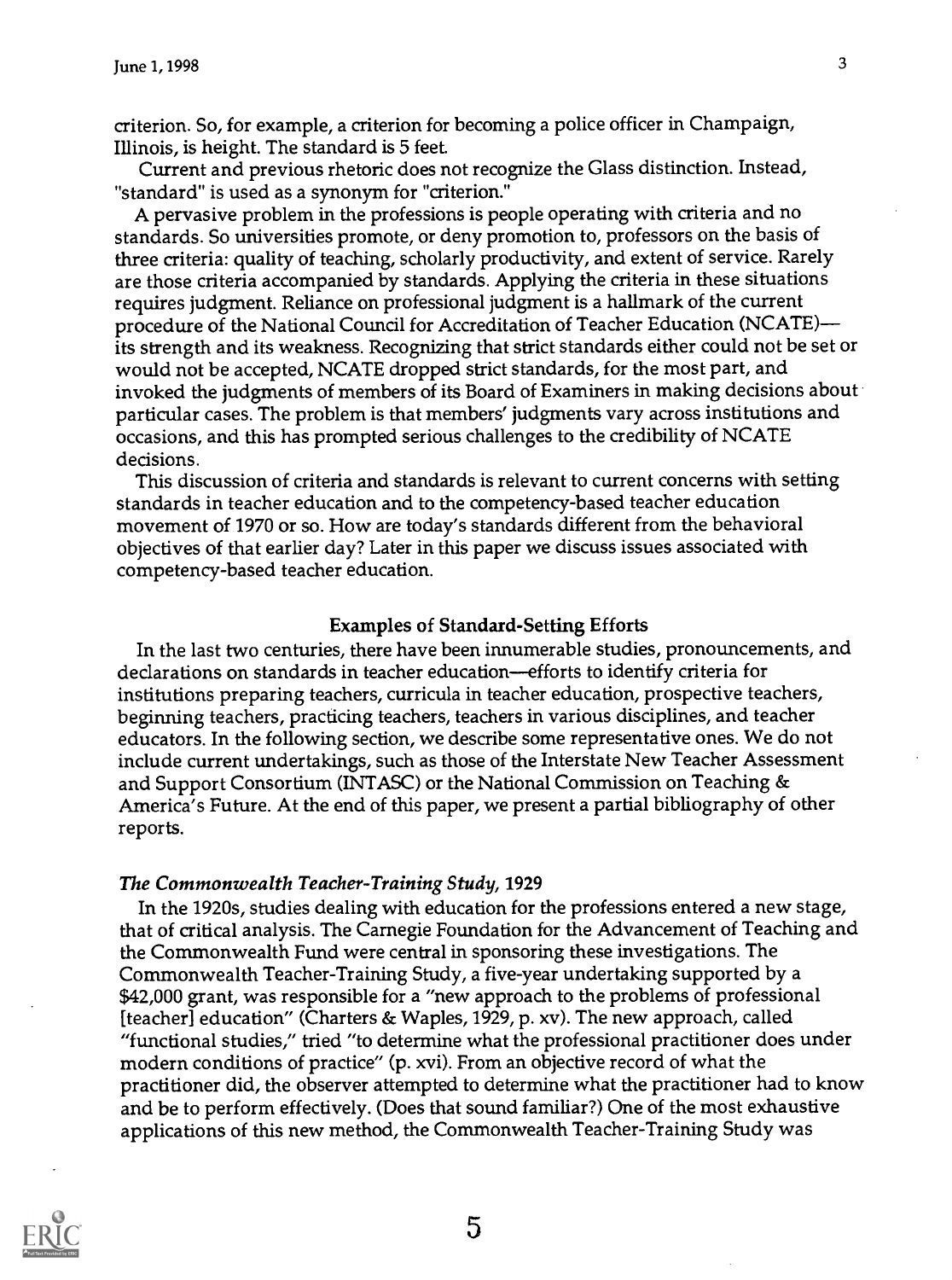thought to be timely because the preparation of teachers was deemed the most vexing of "all the curriculum problems in higher education" (p. xvi). This was a time when graduation from high school was sufficient for entry into a normal school.

Thousands of books and unrecorded experiences were considered potential content for teacher training curricula. All these data made a "substantial contribution to educational theory and practice." Needed was "a basis for selection from this unwieldy mass of information"(p. 3).

Staff of the project selected the activities and the traits of teachers and "useful methods and principles from the accumulation of race [course of life] experience" (p. 4). The traits and the activities of excellent teachers of all types, in all kinds and levels of schools, including experimental schools, were determined. In a survey, teachers were asked to judge activities on three criteria: importance, difficulty of learning, and value of preservice training. They also were asked to indicate the frequency of use of activities. Superintendents, principals, professors of education, supervisors, and other experts were polled to corroborate the teachers' judgments. In exploring ways to put these evaluated activities to practical use, it became necessary to define teacher objectives in order "to select appropriate methods of performing the activities" (p. 5). Recognizing that appropriate methods should be decided on the basis of individual judgments, no attempt was made to "formulate a list of objectives for [all] teacher training institutions" (p. 5). However, objectives were assumed when the authors illustrated the procedures involved in constructing a given curriculum or course. The contention was that, when the constructor of curriculum knew the teachers' activities and objectives, he or she then must explore the problems and the difficulties of both. That made the problems and the difficulties the focus of teacher training. The prospective teacher was then required to select efficient methods for their solution. If the activities were to be recommended and if the prospective teacher was to be taught how to perform them, it was "the function of the teacher training curriculum to provide this information" (p. 6). In moving from activities to methods of teaching, the report cited the importance of principles in the adaptation of materials into a course of study. Adapting a course to the needs of students also was recognized a factor. So, even at this early stage of pedagogical discussion, considering methods, content, and students received extensive attention.

As for traits, the authors admitted to a conundrum: "One must either select teachers who possess the desired traits to begin with or develop the traits in the training school and during the first few years of service" (p. 15). Thus began a decades-long discussion of teacher behavior and performance. Competency-based and outcomes-based teacher education brought new language to very similar concepts. Despite the difference in terminology, the dilemma persists today.

#### The Improvement of Teacher Education, 1946

In 1938 the American Council on Education created the Commission on Teacher Education. The Commission functioned until 1944, devoting itself primarily to experimentation and demonstration in the field and to implementation of existing research, rather than to promoting further inquiry.

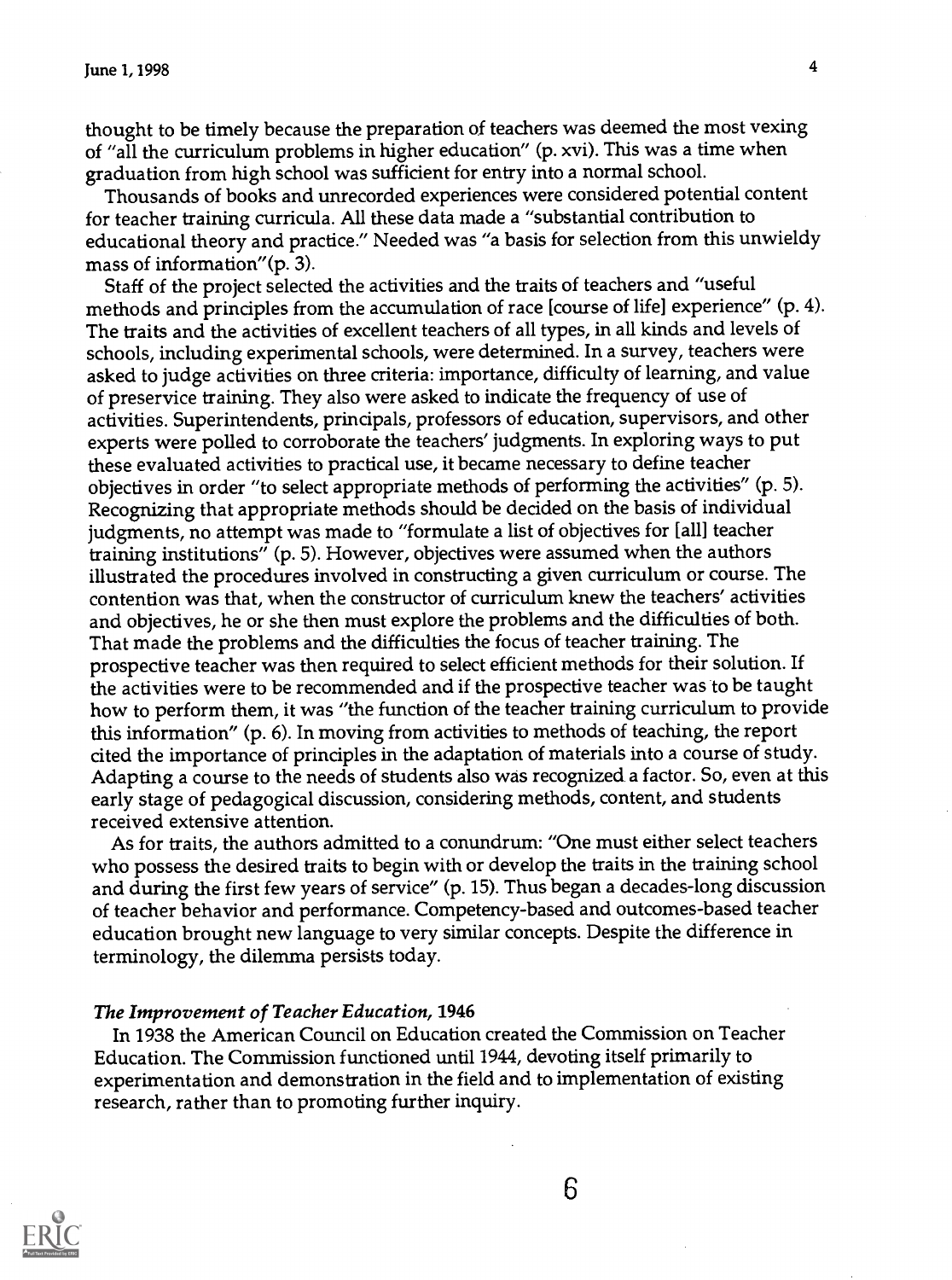Initially the Commission intended to include only colleges and universities in its study. However, after its establishment, recognizing the many factors and personnel involved in teacher education, the Commission decided to include school systems and statewide cooperating groups as well. Composed of 16 members, the Commission represented these three constituencies.

The Commission reported its results in eight published books. In the final volume (1946), Karl Bigelow, director of the Commission's efforts, wrote, "[The Commission] is of the sober opinion that the improvement of teacher education is of the greatest national importance in our times. And it cannot but believe that its own unique experience provides a basis for suggestions and recommendations that are of genuine significance" (p. xx).

The areas studied and demonstrated encompassed the full scope of teacher education as it existed at the time (and as it exists now): personnel services, selection and recruitment, placement and follow-up, curriculum, general education, subject-matter preparation, professional education, student teaching, five-year programs, inservice education for teachers, and preparation and inservice growth of college teachers. Overall, the work of the Commission was grounded in a democratic philosophy. The Commission was strongly committed to the goal of aligning teaching and teacher education with basic social needs. It placed great emphasis on democratic values in the rhetoric of its report and great reliance on democratic procedures in its recommended actions.

The recommendations of the Commission essentially set standards in each of the areas addressed. Most have been pursued in the years since, some successfully, others not.

#### School and Community Laboratory Experiences in Teacher Education, 1948

In 1945 the Committee on Standards and Surveys of the American Association of Teachers Colleges (AATC; now the American Association of Colleges for Teacher Education, AACTE) appointed a subcommittee to study student teaching in the professional education of teachers. Standards for student teaching had not been revised in about 20 years [since publication of "Standard VI: The Training School and Student Teaching" (American Normal School Association, 1926)].

The subcommittee developed a set of principles to work toward qualitative standards and then produced a questionnaire to ascertain current and anticipated practices in the field. It sent the questionnaire to all members of AATC and to 50 liberal arts colleges where serious and promising programs in teacher education were under way. The intent was to determine the field's readiness for improving standards and to identify the aspects of student teaching to which that readiness might be applied.

In June 1946 a volunteer group of some 40 AATC members met to review the suggested principles, to discuss reactions to the questionnaire, and to point out issues and problems in student teaching. The result was a decision that it was time to apply what was known about the way learning takes place, to professional education. The group called attention to the dichotomy between theory and practice and concluded that direct experience should be a significant part of professional education. Two

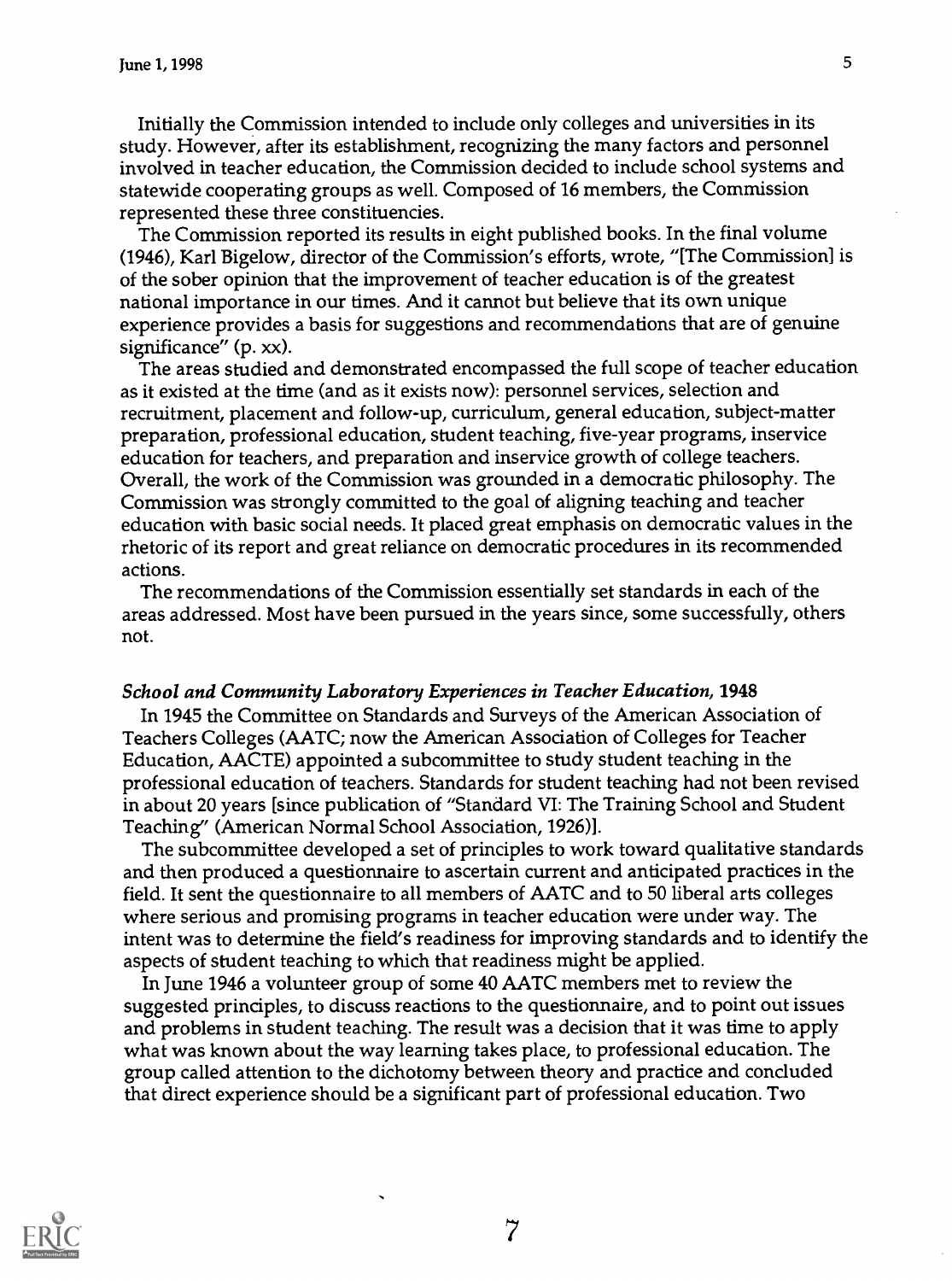definitions were established, one of professional laboratory experience and the other of student teaching.

Another decision at the June meeting was to hold regional conferences to increase participation in the study, help the subcommittee become acquainted firsthand with problems in the field, check the accuracy of interpretations of questionnaire data, and learn more about promising practices.

During the 1946-47 academic year, three conferences took place (in Terre Haute, Indiana; Washington, D.C.; and Minneapolis) to discuss issues of concern. The conferences included representatives from 39 institutions. Margaret Lindsey, a professor at Indiana State Teachers College who had been retained as subcommittee staff, also visited 10 selected colleges to study promising practices in implementing the established principles and to identify problems and barriers in translating principles into action. The subcommittee chose the 10 colleges to gain wide geographic representation, to include various types of institutions, and to involve some colleges that had not participated in the Commission on Teacher Education study (1938-44).

The subcommittee's publication School and Community Laboratory Experiences in Teacher Education (Sub-Committee, 1948), known familiarly as the Flowers Report, described the standards for laboratory experiences that developed from the subcommittee's efforts. The standards addressed the place of laboratory experiences in the college curriculum, their nature, assignment and length, guidance and supervision, and facilities. Ultimately the standards became Standard VI of the AATC accreditation standards and subsequently part of NCATE standards.

Examples of the subcommittee's recommendations were that (1) laboratory experiences be an integral part of work in each of the four years of college; (2) before student teaching, laboratory experiences be integrated into other parts of the college program; (3) provisions be made for post-student-teaching experiences; (4) provisions be made for full-time student teaching; (5) assignments be made cooperatively by the people most acquainted with the student and his or her needs and the opportunities in the laboratory situation; and (6) the college faculty member and the cooperating teacher share in supervision.

#### New Horizons for the Teaching Profession, 1961

As the nation was catching its breath after World War II, the teaching profession, represented broadly by leaders in the National Education Association (NEA), accrediting bodies, and higher education, became increasingly aware of the need to take charge of quality issues associated with education. This new awareness prompted the NEA to establish the National Commission on Teacher Education and Professional Standards, known familiarly as the TEPS Commission. The TEPS Commission was charged "with responsibility for carrying on a continuing program for the profession in matters of selection and recruitment, preparation, certification, in-service growth, and the advancement of professional standards" (Lindsey, 1961, p. vii).

In the angst of the postwar years and the launching of Sputnik, educational leaders perceived the American public as becoming more and more suspicious of the standards held by the teaching profession. There was widespread fear that nonprofessionals would rush in to "take over." This general concern led in 1959 to the Project on New

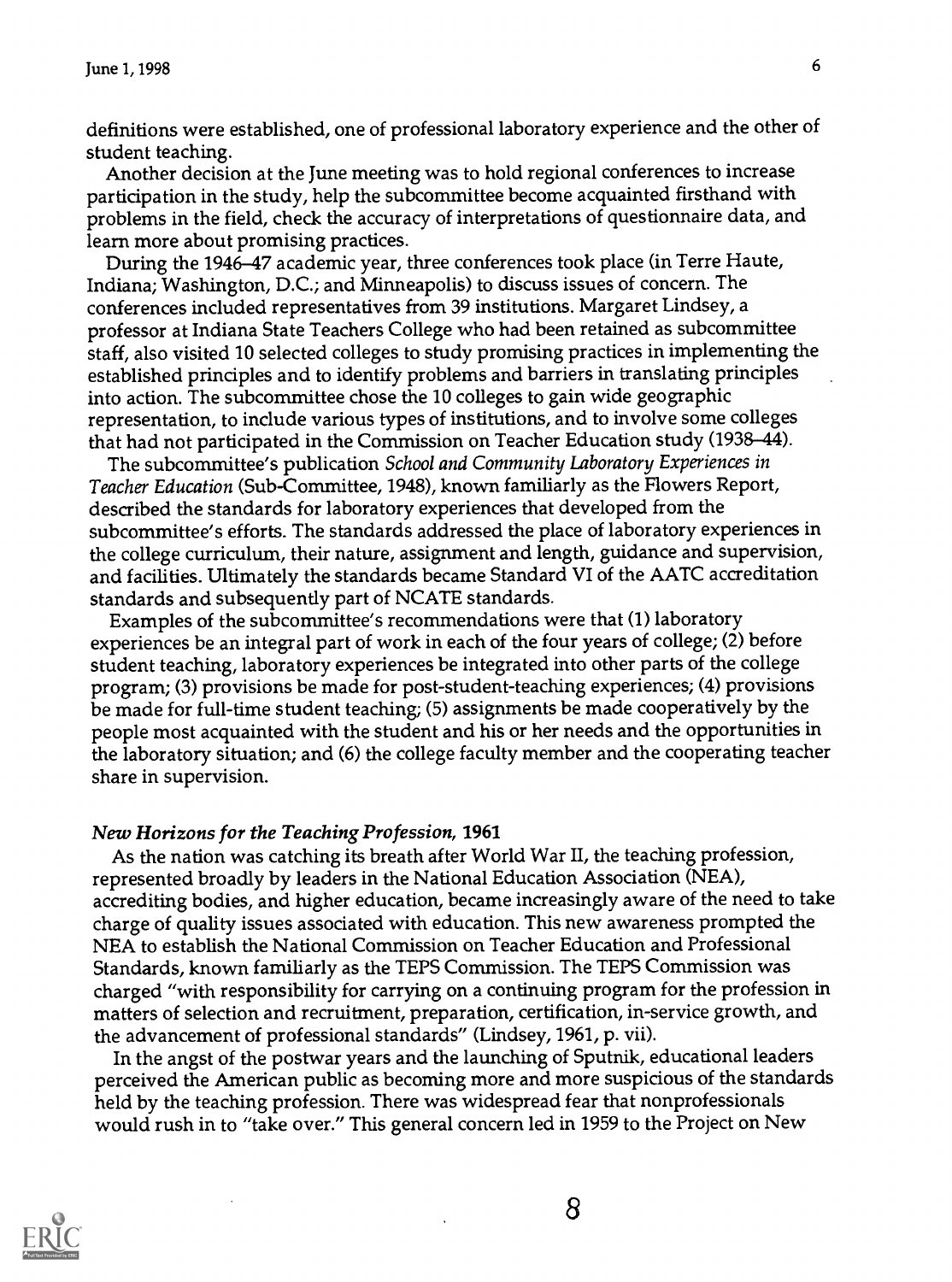Horizons in Teacher Education and Professional Standards. The TEPS Commission charged project personnel with developing "definitive statements in the areas of responsibility assigned to the National Commission on Teacher Education and Professional Standards that would serve as guides at the local, state, and national levels" (Lindsey, 1961, pp. viii-ix). The Project's report, edited by Margaret Lindsey (1961), project director and now professor of education at Teachers College, Columbia University, covered a wide range of topics. The following paragraphs summarize those most pertinent to teacher education.

The report identified two major players in policy making for teaching and teacher education: the state and the profession. In uncompromising language the report attributed to the first player, the state, the statutory responsibility for certification of teachers and approval of teacher education programs. It defined the second player in the policy-making arena, the profession, as those who teach in schools; those who teach professional education in colleges and universities; those who work in state departments of education and other government agencies, such as the U.S. Office of Education; professional personnel in organizations directly related to teaching at any level; and professional personnel in voluntary accrediting agencies. This conception of the profession, which has in many respects carried forward to current times, reduced the voice and the authority of college and university faculty. That may in part explain the slow progress made in implementing the standards advanced by the Project.

The Project called for reaching a consensus on what represented competent practice: "It is recommended that the National Commission on Teacher Education and Professional Standards, in cooperation with other agencies, establish a comprehensive definition of teacher competence acceptable to the profession" (p. 226). Compared with the current bandying about of "excellence" and "world-class standards," the mild language is of interest. Again, this quest reflected a common theme in teacher education's history-seeking a definition of effective practice. The authors did provide a caveat: "An unrealistic vision of what it is hoped these competencies might become will not suffice, because the profession must be prepared to rise or fall in terms of progress made in requiring every member to attain them. Agreed-upon criteria of competence thus become an expression of serious commitment" (p. 216).

In spite of assigning teacher education to the role of collaborator along with a variety of other groups, the Project recommended that teacher education become a total institutional responsibility. This may have been the birth of the "unit" concept that now dominates NCATE. In some respects the recommendation distanced teacher education from the normal school concept of professional education. Smith (1980) saw this recommendation as a root cause of the intractability of teacher education over time.

Other recommended standards for teacher education included the following (pp. 236- 237):

- 1. Teacher education should be "staffed by fully prepared educators who perform with excellence."
- 2. Teacher education should be characterized by "broad liberal education."
- 3. Teacher education should include "an internship, in addition to student teaching and other laboratory experiences, as an integral part of the program."

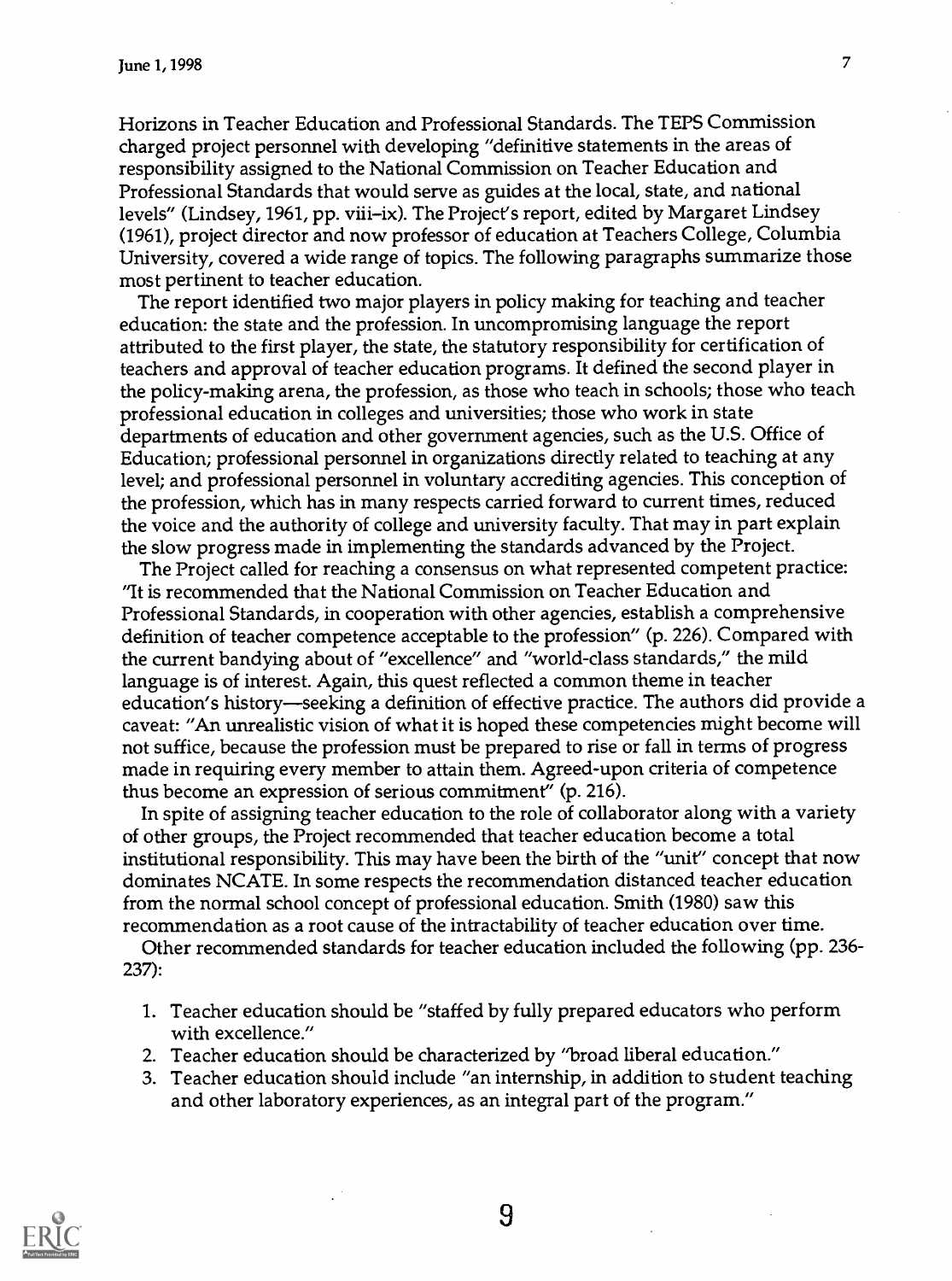4. Teacher education should be characterized by "appropriate use of both qualitative and quantitative evaluation of student progress."

The report also urged NCATE to adopt standards that met four conditions (p. 239):

- 1. [They] are based on continuing study, research, and experimentation.
- 2. [They] are stated in terms that facilitate understanding of them and appraisal of programs in relation to them.
- 3. [They] may be viewed as stimulating improvement as well as regulating practice.
- 4. [They] not only provide for but actually require institutional experimentation with varied approaches to the preparation of professional personnel.

#### Educating a Profession, 1976

In 1974 the AACTE Board of Directors appointed the Commission on Education for the Profession of Teaching. Members included Robert Howsam, University of Houston, chair; Dean Corrigan, University of Vermont; George Denemark, University of Kentucky; and Robert Nash, University of Vermont. The Commission was charged "to examine all aspects of American education and the teaching profession which have relevance for teacher education institutions and the Association, to draft recommendations, and to report in time for the Annual AACTE Meeting of the Bicentennial [1976] year" (Howsam, Corrigan, Denemark, & Nash, 1976, p. 1). The phrase "and the Association" suggested a provincialism that may have accounted for some self-serving recommendations. Most of the recommendations, however, were open-minded and free of organizational bias--probably one of the reasons that AACTE "accepted" the report as opposed to endorsing it.

The first two chapters examined the characteristics of professions and the extent to which teaching (in the mid-1970s) met the criteria for a profession. This analysis provided a set of criteria for judging professions. In chapter 2 the Commission made 24 assertions about the teaching profession, advancing forthrightly its positions on the critical issues dealt with in the report.

The remaining three chapters addressed the central parts of the charge, "to examine all aspects of American education" and the teaching profession. Interspersed in these final chapters were 52 recommendations—essentially standards—for education and teacher education. Most are the familiar criteria for improving the essence of teacher education.

The report also gave attention to several topics not often considered in such an examination: the role of governance in teacher education; the lack of autonomy of schools and colleges of education in the university (and the control of only 25 percent of preparation); the "absence of any outside force" (p. 60) to support teacher education politically or institutionally, notably professional organizations; the school of education's need to extend formal contact to beginning teachers (with a supervised internship); and the need to expand professional education beyond the school, creating a new kind of teacher, a "human service educator." On the latter subject, the Commission suggested that "a number of generic competencies are relevant to all the human service professions" (p. 104). A recommendation for adequate "life space" in the education of teachers (i.e., adequate time and resources to prepare professional

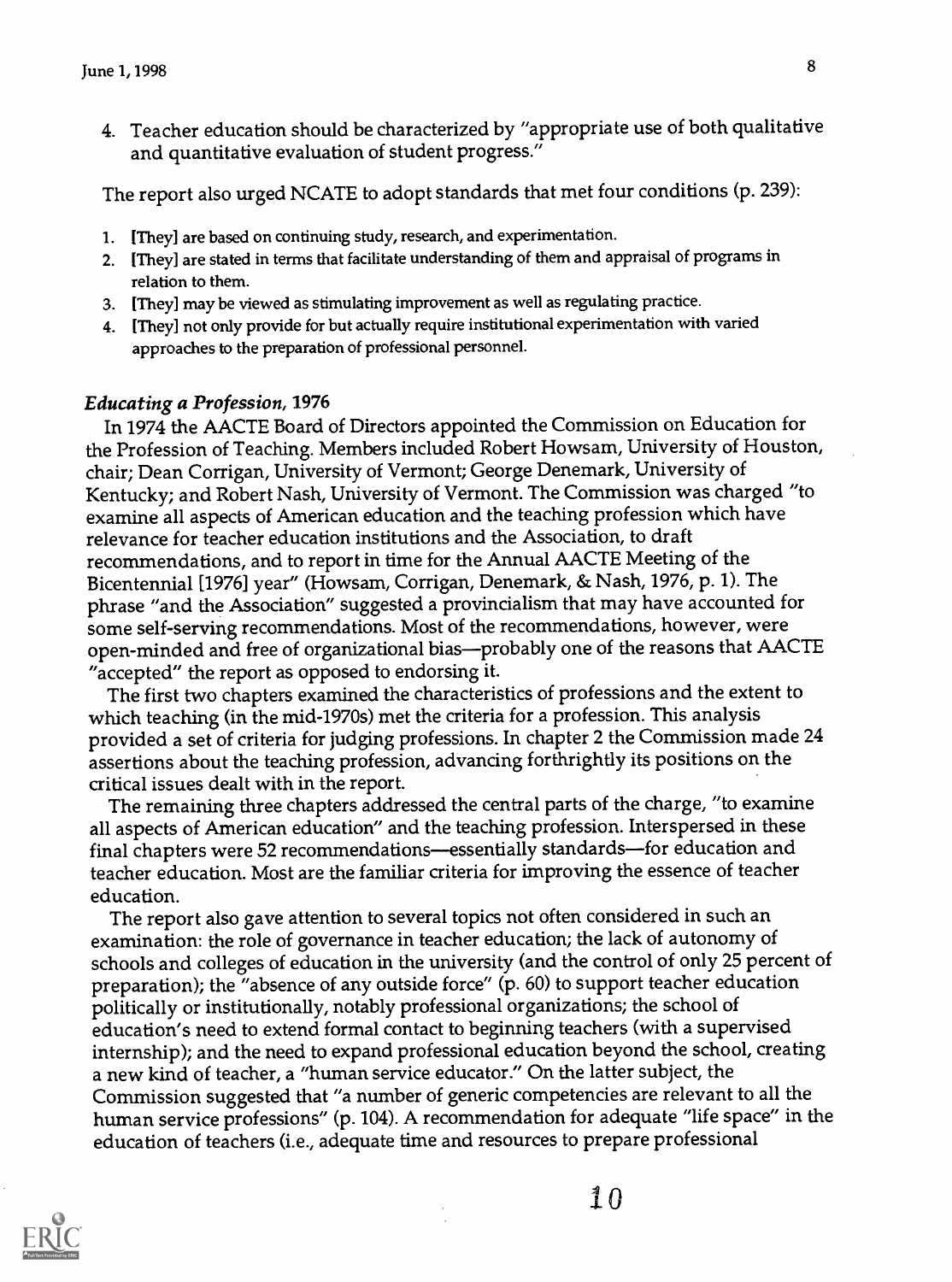teachers) was discussed, as was professional culture. Interestingly these were treated separately from helping neophytes develop humanistic values and attitudes.

Another Commission recommendation not often mentioned in teacher education was the attainment of professional literacy—that is, acquisition of knowledge about important educational and sociopolitical issues and the capability of interacting effectively with concerned citizens in resolving those issues.

In numerous places and in various ways, the Commission expressed dismay at the current status of teaching as a profession [e.g., "Most teachers have a far from adequate knowledge of presently available principles, practices, and theories"  $(p. 11)$ ]. At the same time, it viewed teaching as "a matter of life and death" (p. 15), admitting that teachers were "professionals charged with one of the most complex and demanding responsibilities imaginable" (p. 80) and advocating a goal of making teaching a profession.

The Commission thought that the education of teacher educators, as of 1976, was "largely ignored in the professional literature," and it addressed that concern in some detail, in a section worthy of examination today (pp. 105-8). Seldom have teacher educators examined themselves. Paralleling that notion was the admittedly inferior status of teacher education in higher education, the lack of a knowledge base for teaching, the low self-concept of teachers, and the tendency of teacher educators "who question the importance of their own field [to] begin to seek ways to achieve conventional academic stature" (p. 108).

Unique to this study was a reprint of the original report in 1985 with a postscript by the three surviving members of the Commission. The postscript assessed progress on the recommendations made in 1976. In doing so, it recognized, as few other studies have done, the difference in factors such as economic climate and teacher supply and demand from the time of the original report to the time of the reprint.

As might be expected, the authors made some additional recommendations. Most relevant to the current scene was a proposal to establish a viable coalition of professional organizations to commission, conduct, and encourage studies of the political, bureaucratic, and other controls and influences on the teaching profession. Related was a recommendation for collaboration in policy making to influence public opinion and public policy.

#### A Design for a School of Pedagogy, 1980

A Design for a School of Pedagogy, published in 1980, was based in part on the experiences of its author, B. 0. Smith, in the National Teacher Corps. Readers need to understand more completely the impact of the National Teacher Corps experience on the thinking of teacher educators who were engaged in it and their subsequent influence on the field.

The report begins with a generous nod to previous efforts to improve teacher education through research and report writing, but it asserts that they shared three flaws: (1) failure to take into account the influence that colleges and universities had on teacher education taking place in the higher education context; (2) insufficient crediting of the knowledge base of teaching; and (3) disregard of the schism between theory and practice and ways that the gap might be closed in teacher preparation programs.

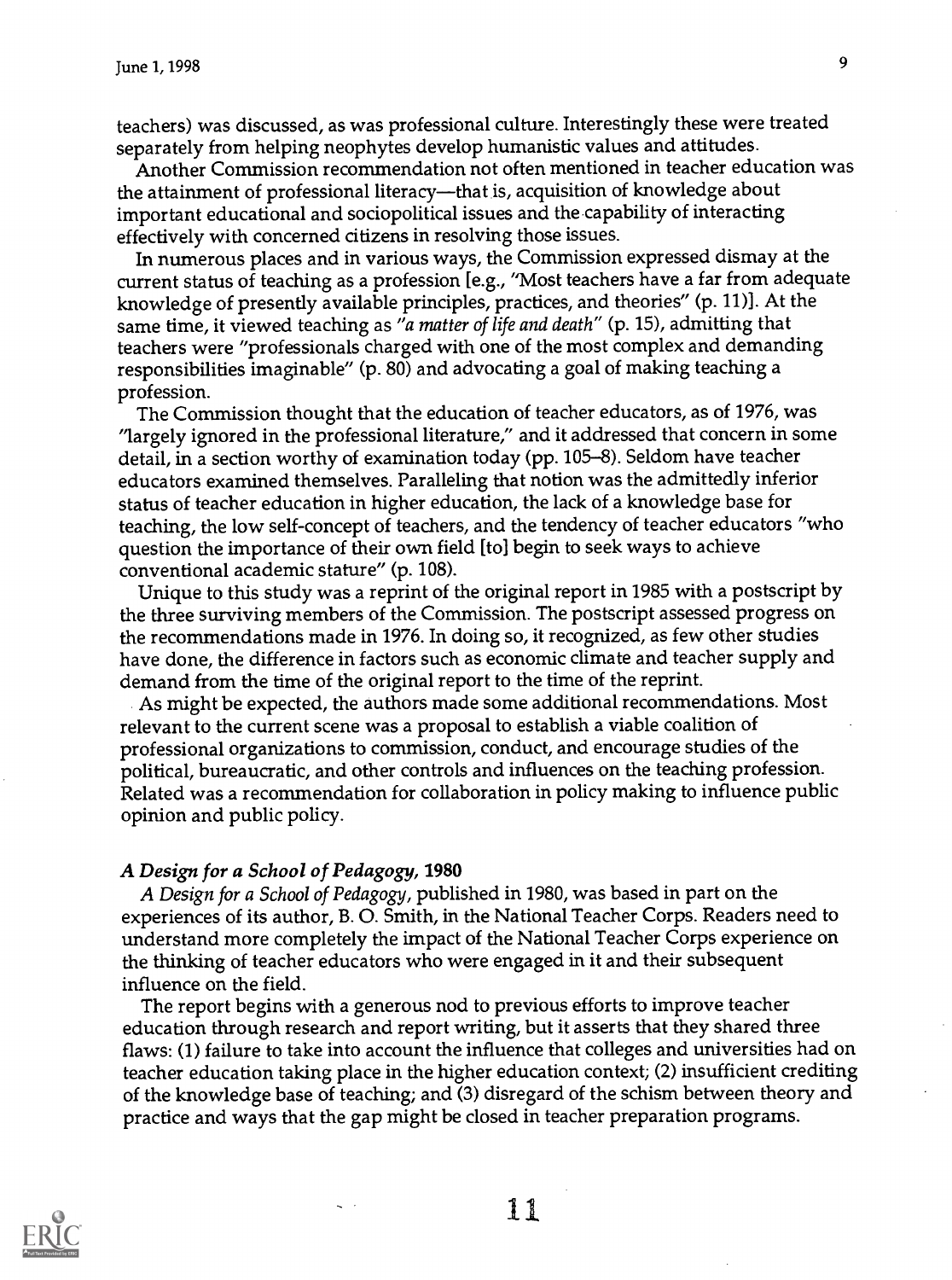After advancing his proposals for "schools of pedagogy," Smith suggested ways of reaching his goals. He advocated leadership within the universities to bring about the changes he recommended, but he explicitly stated that such leadership would not be sufficient. He advocated application of stronger "external circumstances" to higher education, including accreditation systems, state approval mechanisms, and statewide examinations.

# The Power of Competency-Based Teacher Education, 1972

The Power of Competency-Based Teacher Education, issued in 1972 by a quasigovernmental group, the Committee on National Program Priorities in Teacher Education, expressed the views of the competency-based movement at its height. The front matter of the book states that the report was developed under a contract with the U.S. Government but that its "content does not necessarily reflect the position or policy of that Agency" (Rosner, 1972, p. ii). However, the U.S. Office of Education (predecessor to the U.S. Department of Education) had shown particular interest in competencybased teacher education. During the late 1960s, it had solicited proposals for the redesign of elementary school teacher education programs. A large number of institutions submitted preliminary proposals, and subsequently as many as 20 institutions received funds to refine their original thinking. The competition was limited by the condition that proposals be "competency-based." The report included a number of thoughtful chapters on issues associated with competency-based teacher education, such as exploring local options; linking the movement to a contemporary report from AACTE, Teachers for the Real World; and building public school-university consortia for teacher education.

The book did not define competency-based teacher education, but Elam (1971) was generally recognized at the time as advancing the most credible definition. According to him, competency-based teacher education had to include the following elements (p. 67):

- 1. Competencies (knowledge skills, behaviors) to be demonstrated by the student are derived from explicit conceptions of teacher roles; are stated so as to make possible assessment of a student's behavior; and [are] made public in advance.
- 2. Criteria to be employed in assessing competencies are based upon specified competencies, ... are explicit in setting levels of mastery under specified conditions, and [are] made public in advance.
- 3. Assessments of the student's competency uses his performance as the primary source of evidence; takes into account evidence of the student's knowledge relevant to planning for, analyzing, interpreting, or evaluating situations or behaviors; and strives for objectivity.
- 4. The student's rate of progress through the program is determined by demonstrated competency rather than by time or course completion.
- 5. The instructional program is intended to facilitate the development and evaluation of the student's achievement of the competencies specified.

(With remarkable prescience, the competency-based teacher education movement also was called "performance-based" teacher education. The two conceptions were considered identical.)

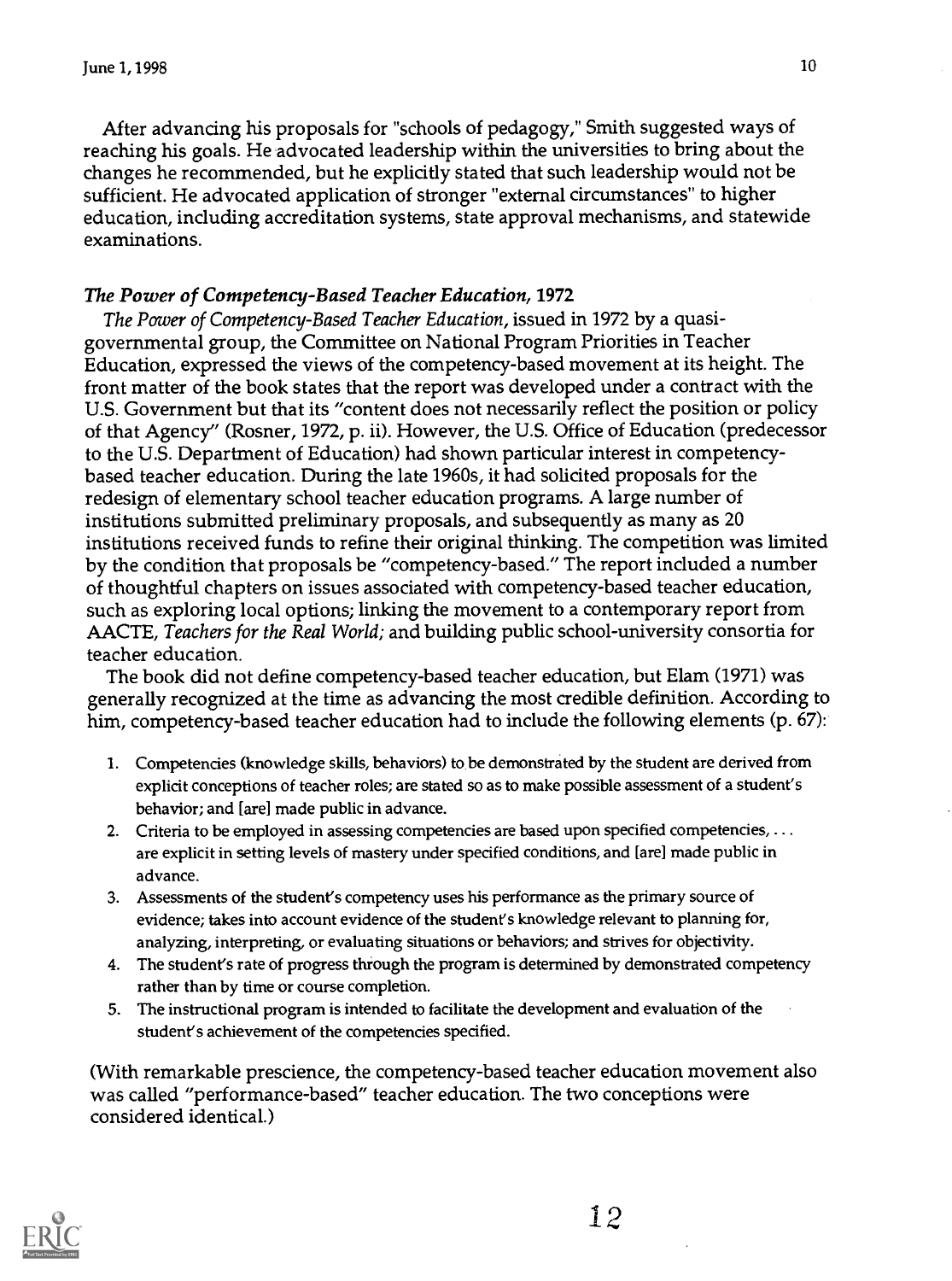The preceding definition prompts some observations. While urging teacher educators to adopt competency-based programs, the Committee also recommended a full-scale research effort to investigate the relationships between teacher competencies and the attainment of school objectives. In effect, little was known in 1971 about how competencies might link to school attainments. Note that condition 1 of the definition did not mandate that competencies be linked to school attainments in an empirical way, only that they be derived from explicit conceptions of teacher roles. So, although much of the rhetoric was that of "hard-headed" decision making, the process of determining the competencies to be included in a program was in fact quite arbitrary. Inspection of the Reader's Guide to the Comprehensive Models for Preparing Elementary Teachers (U.S. Office of Education, 1969) reveals, for example, that the competencies at Teachers College, Columbia University, were quite different from those at Michigan State University.

Also, note how condition 2 mimics the elements of behavioral objectives as advocated by Mager (1962) and Popham (1969), popular authors of the time.

The Committee recommended a test of the power of competency-based teacher education to improve the performance of education personnel in the nation's schools (p. 24). The idea that the concept was more hypothesis than "manifest truth" was refreshing. We did not find this sentiment in any other reports that we reviewed for this paper, nor in the reports with which the profession is currently dealing. The recommendations called for a committee for program planning and coordination; instructional laboratories for educational personnel; instructional materials for concept and skill attainment; instruments to define competencies in actual classrooms settings; and career development for master-level teachers and teacher trainers.

It is important to place the competency-based movement in context. The nation had largely rejected many of the major social and educational ideas popular in the 1960s, in particular, (1) open education based on the models of the British infant schools (popular in the education literature, although survey research at the time found that the ideas were not widely adopted); and (2) discipline-based education and teacher education, expressed in a large number of alphabet-soup projects—UICSM (mathematics), PSSC (physics), SMSG (mathematics), BSCS (biology), and scores of others. With the election of Nixon in 1968 and a public backlash about the "basics" in education, the competencybased movement was launched in schools. Behavioral objectives were in, and the alphabet-soup programs, for the most part, were out.

The behavioral-objective advocates advanced a simple logic. No one could know how to plan a program if the objectives were not clear. Often the analogy of a ship's captain was used to clinch an argument: "How can a ship's captain know where to sail if he doesn't have a destination?" This persuasive argument, which turned Deweyian philosophy on its head, seemed convincing. The advocates were disappointed with the resistance they saw in public schools. Some were quite aware that the behavioralobjective movement had a history in the "industrial efficiency" movements of the 1920s, with advocates who were convinced that, in a brief time, teachers would realize the cogency of their argument and adopt behavioral objectives. It didn't happen.

In Texas, advocates of competency-based approaches went to the legislature to lobby for state laws mandating behavioral objectives for teacher education. The bill passed one of the houses. When it reached the other house, some legislators thought the idea so

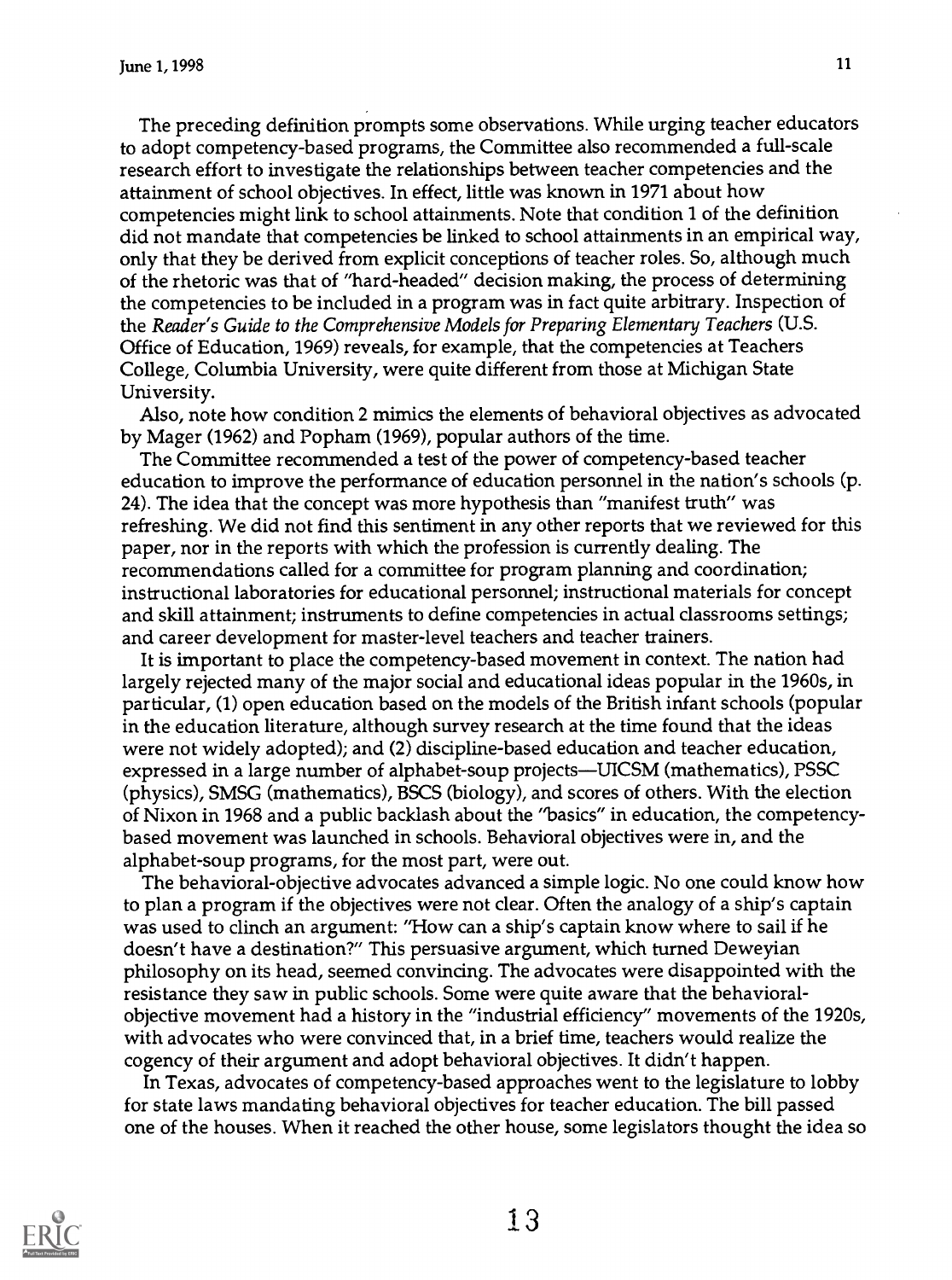good that they broadened the mandate to include all courses and programs in higher education, not just teacher education. The resulting law required that all professors at Texas universities write behavioral objectives and use a competency-based approach. Eventually Texas courts blocked this effort, ruling that the legislation contravened state charters held by the universities empowering faculty to make curriculum decisions.

What were the problems with competency-based teacher education? One was the difficulty in defining competencies. Fair-minded teacher educators could agree that all candidates should have the competency to plan a lesson, but they could not agree whether the competency should reflect Tyler's model, Gagne's model, or Taba's model. In other words, there was wide acceptance of the criteria, but considerable disagreement on the standards.

A second problem was the conceptual size of a proposed competency. Each competency advanced for consideration seemed to call for subcompetencies, which in turn called for sub-subcompetencies. The Michigan State model included about 1,500 such statements. One wry observer (Hersog, 1959) commented,

Big criteria have little criteria upon their backs to bite 'em. The small ones have still smaller, and so on ad infinitum.

On the one hand, the sheer number of competencies and the need to have assessment tasks for each of them made implementation and administration virtually impossible. On the other hand, when one saw the scope of the competencies and the detail of their attainment, there was a feeling that successful candidates, if there were any, deserved a doctorate, not a bachelor's degree.

Finally, linking any specific, narrow competency to school attainments was difficult —and the logic of the movement fell on its own high-flown rhetoric.

# A Nation Prepared: Teachers for the 21st Century, 1986

The Carnegie Forum on Education and the Economy issued this report of its Task Force on Teaching as a Profession. The Forum was established in 1985 to draw the nation's attention to the link between economic growth and the skills and abilities of citizens. The mid-1980s was a boom time in some respects, but the nation faced economic problems, and the nation's leaders were uneasy about the ability of the United States to prosper in an era of global competition.

The report stated its theme thus: "If our standard of living is to be maintained, if the growth of a permanent underclass is to be averted, if a democracy is to function effectively into the next century, our schools must graduate the vast majority of their students with achievement levels long thought possible for only the privileged few" (p. 3). The Forum's recommendations for reinventing teacher education were less standards than mandates. They included the following:

1. All undergraduate degrees in education should be abolished by the states, and teacher education should become a graduate enterprise. (This recommendation is an example of some apparent confusion at the time that continues to the present. States don't decide what degrees colleges and universities may offer; the

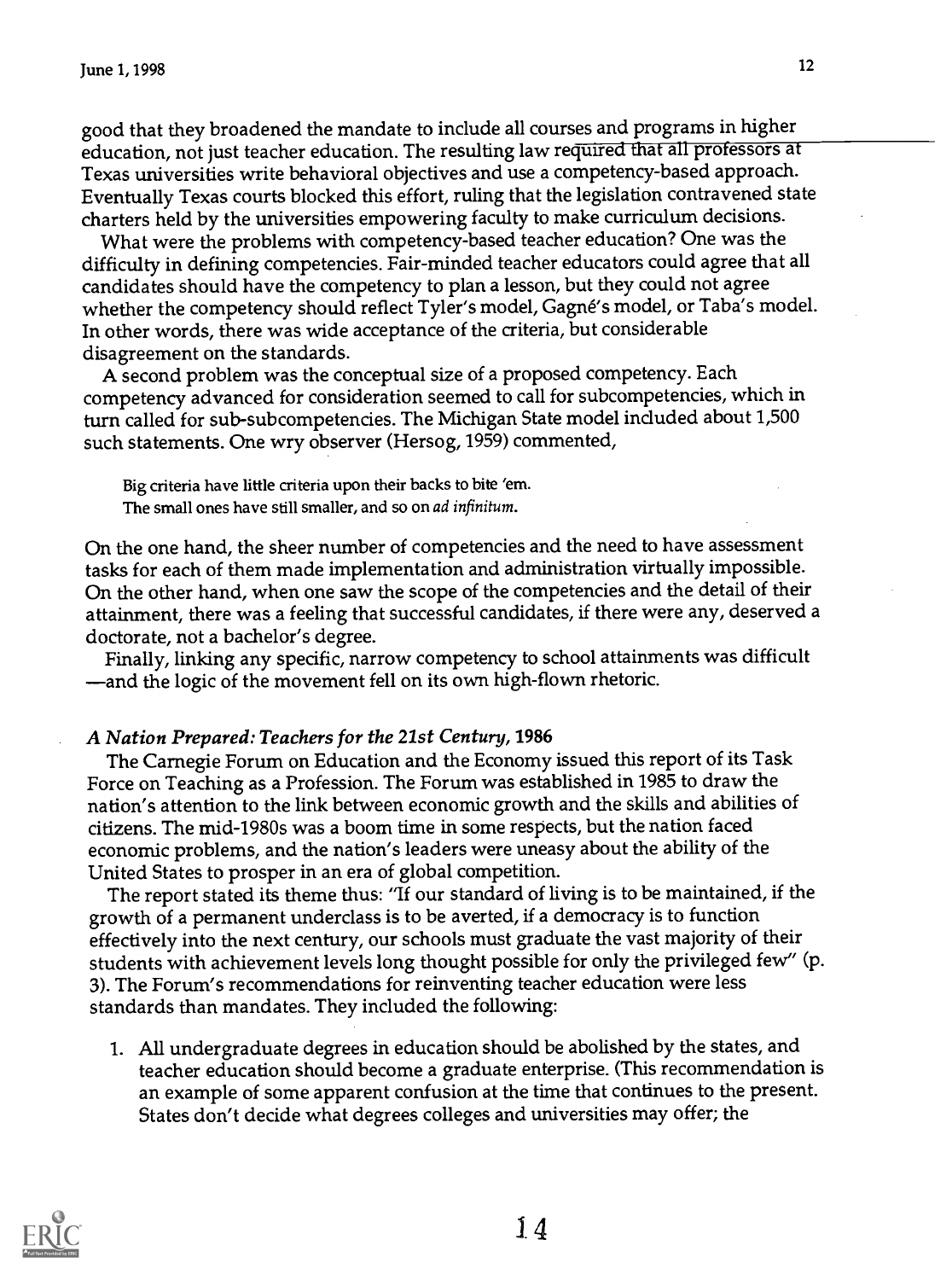governing boards of higher education institutions do. Of course, states can elect to approve or not to approve teacher education programs.)

- 2. Admission into teacher education programs should be contingent on applicants' mastery of basic skills and knowledge expected of all college graduates.
- 3. Accommodations should be built into graduate programs to allow candidates to make up during their graduate training course work missed in undergraduate programs.
- 4. States and others should offer incentives for students of exceptional academic ability and to minority candidates who qualify to attend graduate teacher education programs.
- 5. A National Board for Professional Teaching Standards (NBPTS) should be created to establish standards for high levels of professional teaching competence and to issue certificates to people meeting those standards.
- 6. State and local policy should encourage higher education institutions and other providers to develop programs of continuing education to keep teachers abreast of the field and to prepare teachers for meeting the NBPTS standards.

The Carnegie Foundation itself acted on at least one of the recommendations of this report by funding (with others, including the federal government) NBPTS. In the ensuing years, NBPTS has awarded national certification to a significant number of teachers. In addition, much research and development has taken place on teacher evaluation, performance tests, setting of "cut scores," and other measurement applications that have generalizability throughout the field of teacher evaluation.

### National Council for Accreditation of Teacher Education, 1952

The effort to initiate national accreditation in teacher education has a long history. The normal schools organized themselves into a professional organization in the mid-1850s and struggled with the standards problem, but there was little interest in accreditation at that time (Haberman & Stinnett, 1973). Over time the American Normal School Association became a department of the NEA (1870), which in turn metamorphosed into AATC (1917) and then into AACTE (1948).

When regional associations refused to accredit normal schools because they were not mainstream colleges, teacher educators acting through AATC developed standards and began to accredit themselves, largely through self-study. This arrangement was considered suspect because governance of it was not sufficiently broad. In 1952 the TEPS Commission brought together other stakeholders, including AACTE, the National Association of State Directors of Teacher Education and Certification, and the Council of Chief State School Officers, to form the National Council for Accreditation of Teacher Education (NCATE). The original executive board included practitioners, teacher educators, representatives of state education authorities, and representatives of the National School Boards Association.

In the 1970s the organized profession became more prominent in the governance of NCATE, partially through the teacher empowerment movement that swept the country. The power of teacher organizations was increasing because they needed to be more militant in the face of cutbacks in school budgets and school salaries. Their zeal carried

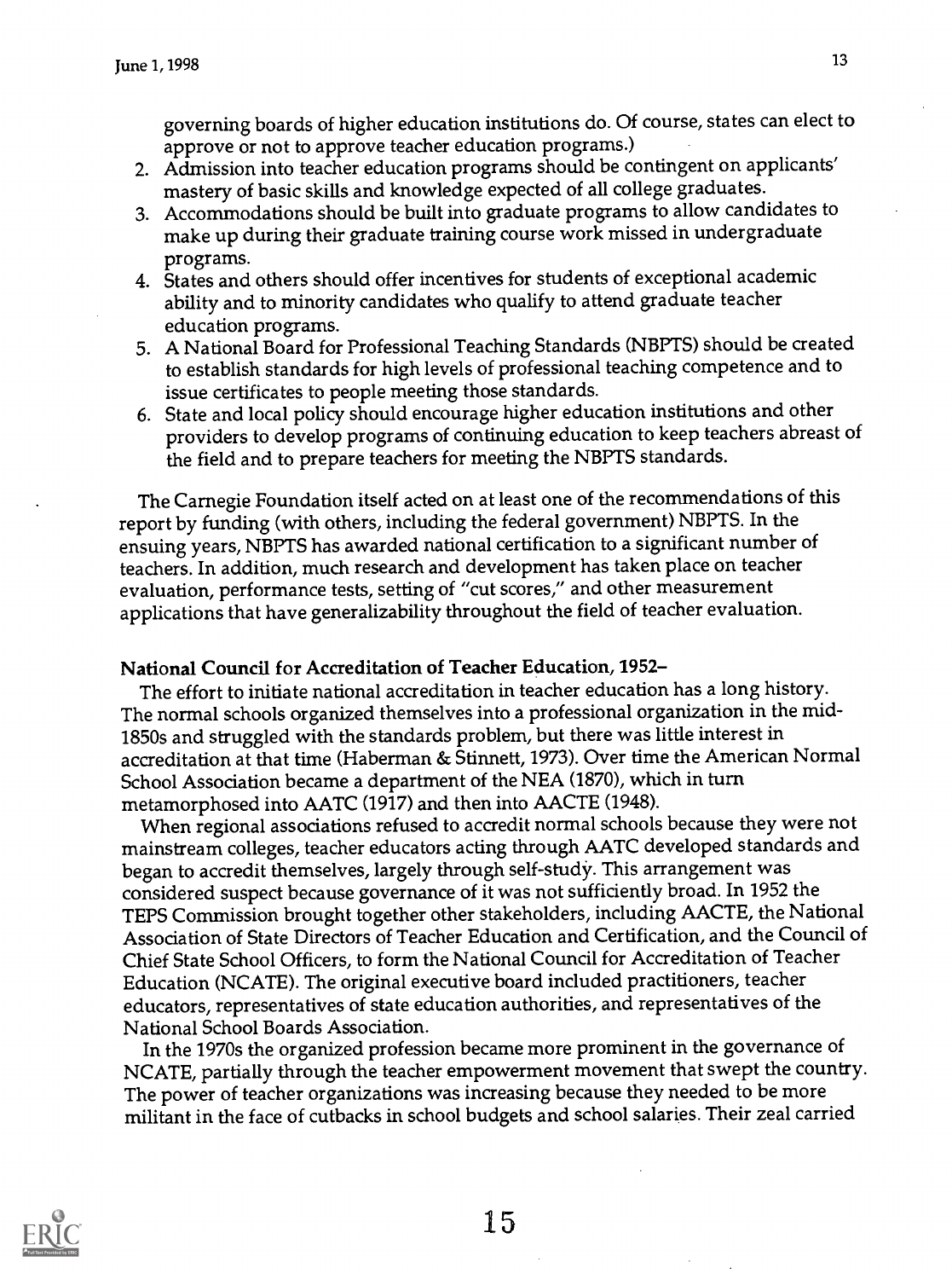over to getting more deeply involved in state-level program-approval processes in teacher education. NEA issued a policy directive to all its state affiliates, urging them to lobby for autonomous professional standards boards, early field experiences, linkages with the field, shared governance of programs, and similar improvements. Although the reactions of state legislatures to the NEA agenda was varied, by the mid-1970s a handful of states had established professional standards boards, some autonomous, some not. (As of 1998, there is some form of standards board in 15 states.) Most wrote standards and developed program-approval policies and procedures that introduced new challenges to teacher educators. Where state legislatures legally sanctioned such boards, these evaluation processes were high-stake efforts because if the state standards board did not approve an institution's program, for all intents and purposes, teacher education at that institution was out of business.

In this context, NCATE floundered. Earning national accreditation was of no consequence, and neither was not earning it. Faculties asked their deans, "Why are we doing NCATE?" The NCATE report seemed to be similar to the state reports, but there was no mechanism to have one substitute for the other. States and NCATE each guarded their precious perquisites.

Prodded by exigencies that virtually threatened its continued existence, NCATE entered into a "redesign phase." Working cooperatively, NEA and AACTE representatives elected to forgo accrediting teacher education programs because the states were doing that, and to accredit institutional "units" instead. Some observers saw this distinction as an effort to play down the charge that the NCATE and state approval processes were redundant. The concept in effect called on units (schools, colleges, and departments of education) to be responsible for ensuring that all professional teacher education programs on campus met NCATE standards. The standards were written at the unit level, not the program level. They reflected many of the recommendations identified earlier: rigorous standards of admission, high standards for faculty, specified student teaching, shared governance of teacher education, and more. They were organized into four categories: design of professional education; candidates in professional education; professional education faculty; and the unit for professional education.

There also were at least two new concerns: (1) diversity of student body and faculty and (2) a conceptual frame. The diversity indicators associated with NCATE standards included the following:

- 11.8.1: The unit has and implements an explicit plan with adequate resources to recruit, admit, and retain a diverse student body.
- II.B.3: The student body is culturally diverse.
- III.B.1: The unit has and implements an explicit plan with adequate resources to ensure hiring and retaining of a diverse faculty.

The standard for a conceptual frame was based on the notion that in 1986 there was new knowledge to guide teacher education programming and planning. The irony that such an insight also motivated the 1870 reports evidently was lost on the profession. Forgoing the familiar name "curriculum standard," with some conceit the authors of the redesign called the new standard the "knowledge base standard."

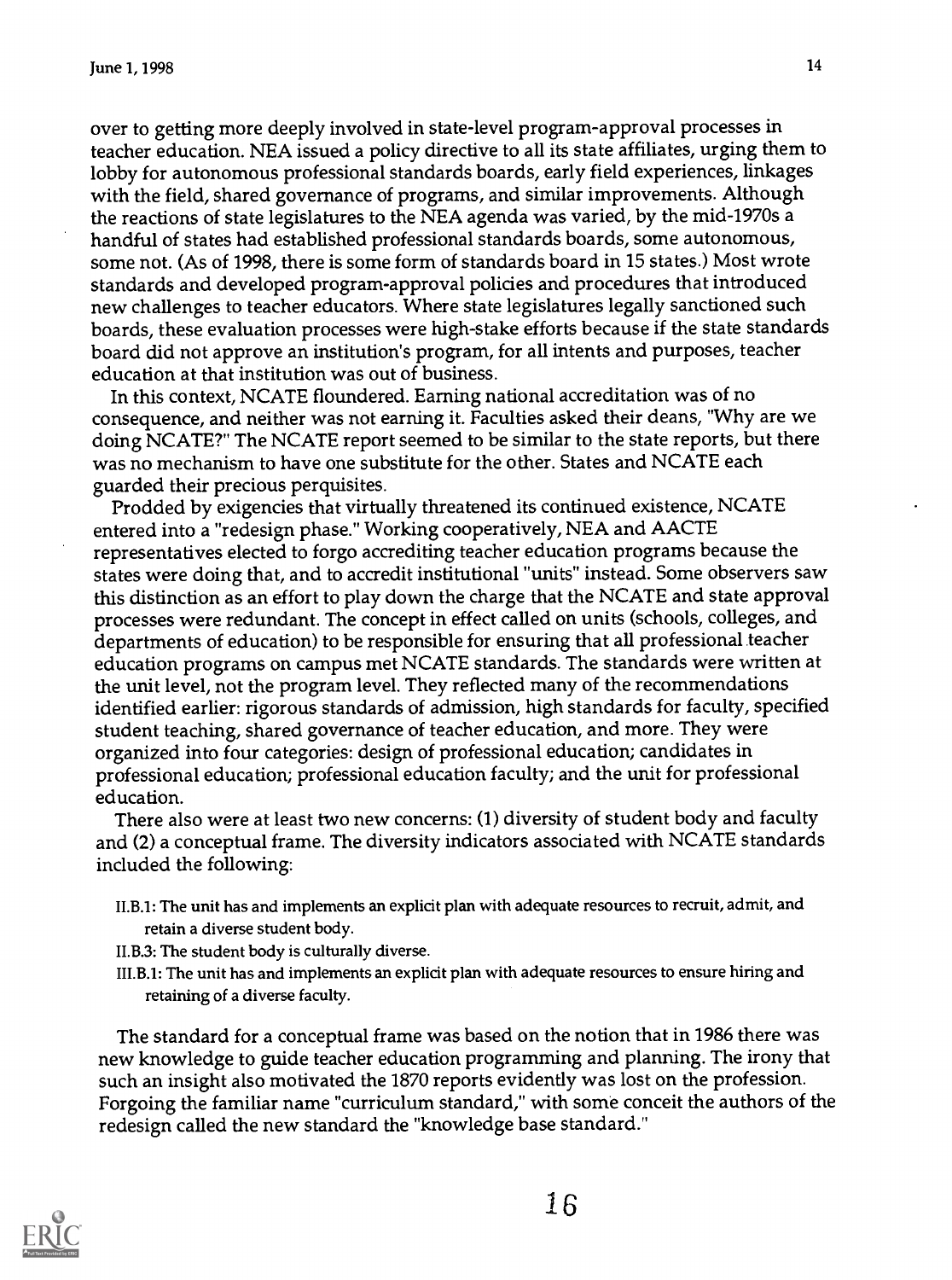The standard called on the unit to advance a point of view about teaching that was widely accepted by faculty and associated public school personnel. (It is interesting to wonder if all the professors at the Harvard Law School have similar conceptions of justice and the legal profession.) In a sense the conceptual frame answered the question, "What sort of teacher are you working to develop in your program?" Some institutions advanced one answer for all the programs in its unit, whereas others developed separate frames for each program. The problem with doing the latter was that candidates in various programs might share core courses or foundations courses. If one program were Skinnerian in its conceptual frame and another essentially Piagetian, the instruction in the shared courses might become schizophrenic. But this new standard was seen as highly innovative, and actually most of the institutions who failed to achieve NCATE accreditation on an initial visit failed this standard more than others.

It also is instructive to consider what standards NCATE did not adopt in the redesign period. As Haberman and Stinnett (1973) note, one of the original and enduring motives for having national accreditation was to stop the diploma mills in teacher education from operating. Traditionalists worried about well-funded efforts, such as Nova University (our example, not Haberman and Stinnett's), offering teacher education programs in various states out of a shell in one state.

Lynn Gubser, then executive director of NCATE, proposed a criterion based on economic support of programs, setting a rather steep standard for, in effect, how much budget should stand behind every teacher education candidate. This motion received little support within AACTE.

Another proposal, advanced with similar motivation, called for each program to have a critical mass of faculty, roughly defined as "more than four." The idea was that schools of education should not offer, for example, a science education program, or an educational administration program, with one professor. This motion also lost.

Finally, the new NCATE standards took "context" into consideration. This challenged teacher educators' commitment to their own standards. For example, the teacher education community supports the diversity standards of NCATE. Observers can presume that faculty and student diversity is important for candidates who are going to be licensed to teach in the public schools of the country. But members of the NCATE Board of Examiners are instructed to take context into account when applying these standards. If the members are visiting a Catholic college in the remote middle west, miles from an urban center, the standards are less important than if the members are applying them to an urban university. The rationale for this differentiation is not well understood, but calls to mind the warnings of the 1870s, cited earlier, that standards should not be overly ambitious.

#### Restructuring the Education of Teachers, 1991

In 1991 the Association of Teacher Educators' Commission on the Education of Teachers into the 21st Century published a set of recommendations that grew from "an intensive 18-month examination of the complex factors that influence the quality of teacher education" (p. v). The Commission made proposals for action at 10 open hearings across the country, and nearly 70 well informed teacher educators in about 30 states analyzed and commented on drafts of its report.

 $\mathcal{L}^{\mathcal{L}}$ 

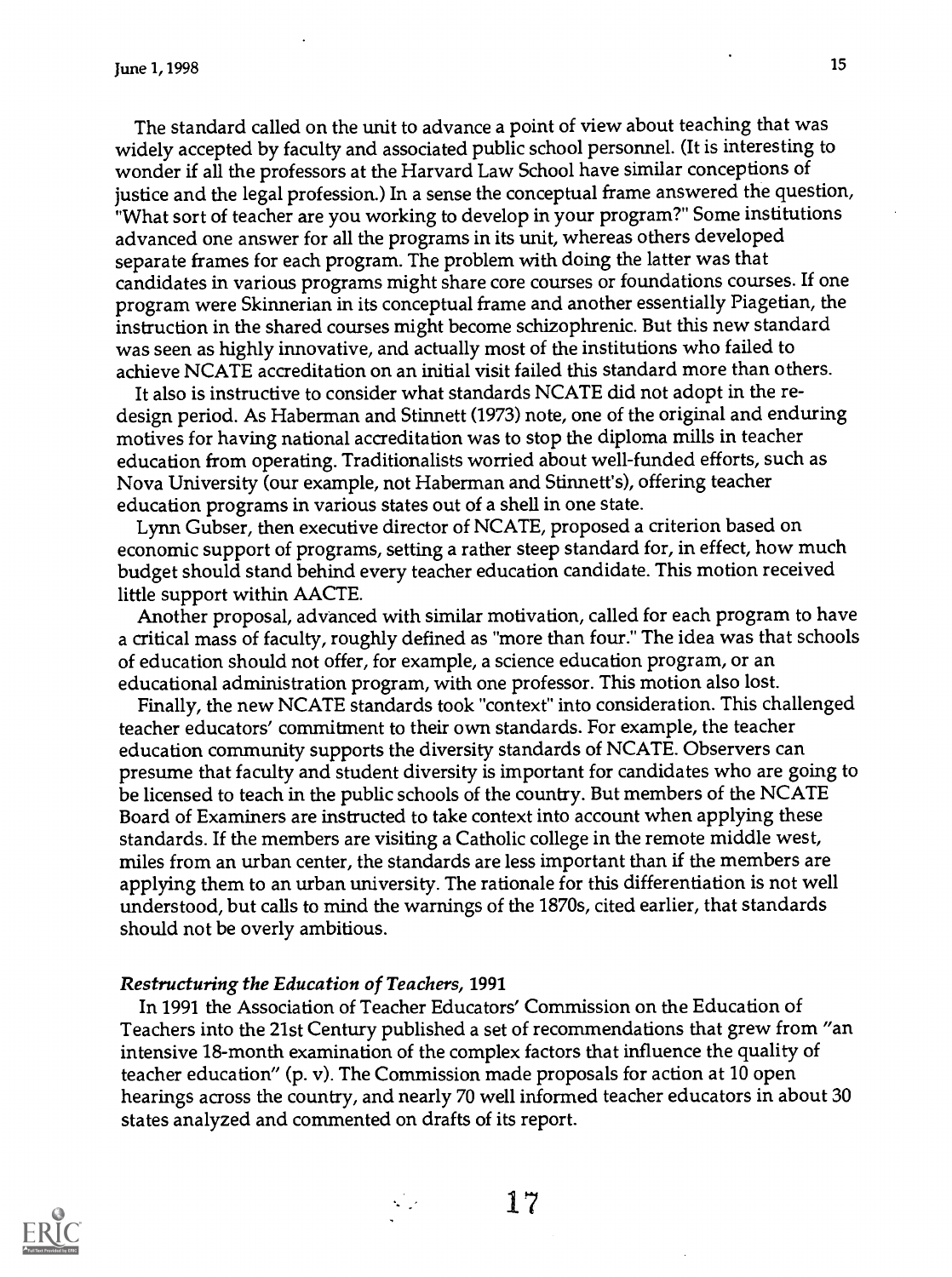The report began with a candid rundown of then-current circumstances in education and teacher education, then sketched a hoped-for future in the 1990s and the 21st century. It outlined conditions in society and education that influence teaching and schooling. Also, it cited mandates and other steps to advance teacher education. The Commission stated a preference for "state-level policy" that focuses on "inducements and capacity building to enhance performance," over policy that mandates compliance (p. 5). Recommendations "address[ed] all phases and aspects of teacher education: recruitment and selection, preservice preparation, entry into teaching, continuing professional development, and needed research and accountability" (p. 6).

The Commission expressed concern about the numerous steps "taken to advance teacher education" that had not yielded major improvements. It recognized limited efforts, resistance to change, underfunding, and "lack of a collective will to act" as barriers to advocated actions (p. 6). The Commission offered a series of recommendations, specifying for each one the needed actions by teacher educators in colleges, schools, state agencies, and national, state, and local professional organizations.

The report gave special emphasis to preparing teachers to teach children and youth who were at risk, minority, and poor, particularly those in urban areas. The Commission expressed disquiet about the existing teaching force—mainly white, English speaking, and (in schools) primarily femalewhich would be expected to teach an increasingly diverse population of students. The Commission advocated recruitment and preparation of teachers who were not culture bound, who had skills and attitudes to deal effectively with a diversity of students.

The Commission complained that most recommendations for reform had come from national commissions outside teacher education. It exhorted those within teacher education to establish priorities for improving teacher education: "What is needed is an agenda that specifies different responsibilities for appropriate individuals and groups and calls for action within realistic timelines" (p. 5). The Commission recommended "an interrelated set of policies and positions to improve the education of teachers . . . that can be adopted immediately, then monitored and evaluated" (p. 5).

#### Questions Basic to Standards

In considering the strategy of writing standards for teacher education, or for any educational process, from standards for professional development schools to standards for mathematics teaching, we think that several questions are pertinent.

#### Over time, what have been the motivations or the reasons for setting standards?

Throughout history, one motivation for advocating standards has been the extent of diversity among teacher education programs. Some observers have asserted that variety, at least to the extent that it is present in teacher education, must include weak programs, and weak programs should be eliminated. Leaders in teacher education have hoped for development of consensus concerning the tough questions, such as 'What is a good teacher?" and "What must good teachers know and know how to do?" It has seemed at times more important to have agreement than to "get it right."

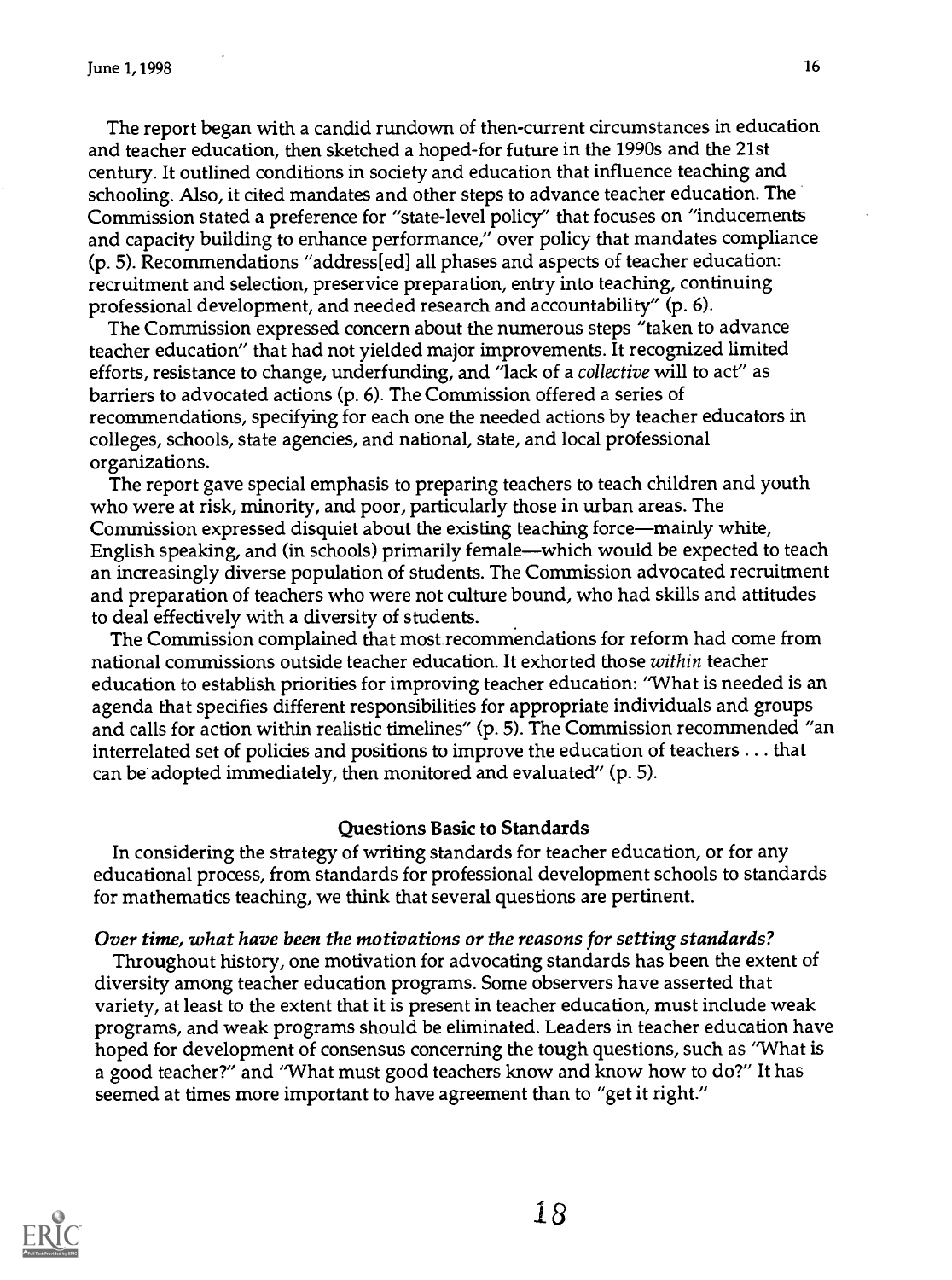A second motivation has been economic. As the U.S. economy has faced parlous times, with grim forecasts for the future, there has been an effort to argue that weak students are in some measure responsible for the economic decline. In some respects the schools have been treated as scapegoats.

Recently, another motivation was alarm at the results of international testing. Students in the United States were reported to be doing poorly compared with students in Germany, Japan, and Korea. At the time the economies of those nations were booming, and the apparent correlation between high scores on the international tests and national prosperity seemed compelling. With the economies of Germany, Japan, and Korea now in recession, the link seems more problematic.

## To what extent have the content and the process of standards changed?

Over time, standards have been fairly consistent, changing mainly when the process of teacher education has been altered. For example: (1) When student teaching took place in laboratory schools, teachers in those schools supervised it; as student teaching began occurring in public schools, it became a shared function of college supervisors and cooperating teachers. (2) When teacher education was assessed more on process and resources, state approval and national accreditation evaluated the conditions of preparation-faculty, facilities, library and other resources, curriculum content, and student teaching and other laboratory experiences; as priorities changed and teacher education became more product oriented, evaluation focused on outcomes and performance of graduates.

# What changes in teacher education over the last 130 years have resulted from various standards efforts?

This brief history has documented 130 years' worth of efforts to set standards for teacher education. We can cite the following changes:

- 1. Preparation is now universally four years in length for both elementary and secondary school teachers.
- 2. Student teaching has moved from limited experiences in laboratory schools to full-time multiweek assignments in real settings (public schools).
- 3. Pre-student-teaching clinical experiences have become more focused, more numerous, and better organized.
- 4. Student teaching sometimes includes more than one assignment-in different schools, at different levels, with different types of students.
- 5. Supervision of student teaching is often done by cooperating teachers with some training in guiding neophytes. College and university supervision vacillates from the use of highly qualified professors to the use of sometimes poorly qualified graduate assistants.
- 6. Numerous universities bring selected teachers to the college as clinical instructors for one- or two-year assignments.

 $\mathbf{r}$ 

7. New role designations have been created for "site-based teacher educators," teachers especially trained to participate in guiding clinical experiences, supervising student teaching and other clinical experiences, and mentoring beginning teachers.

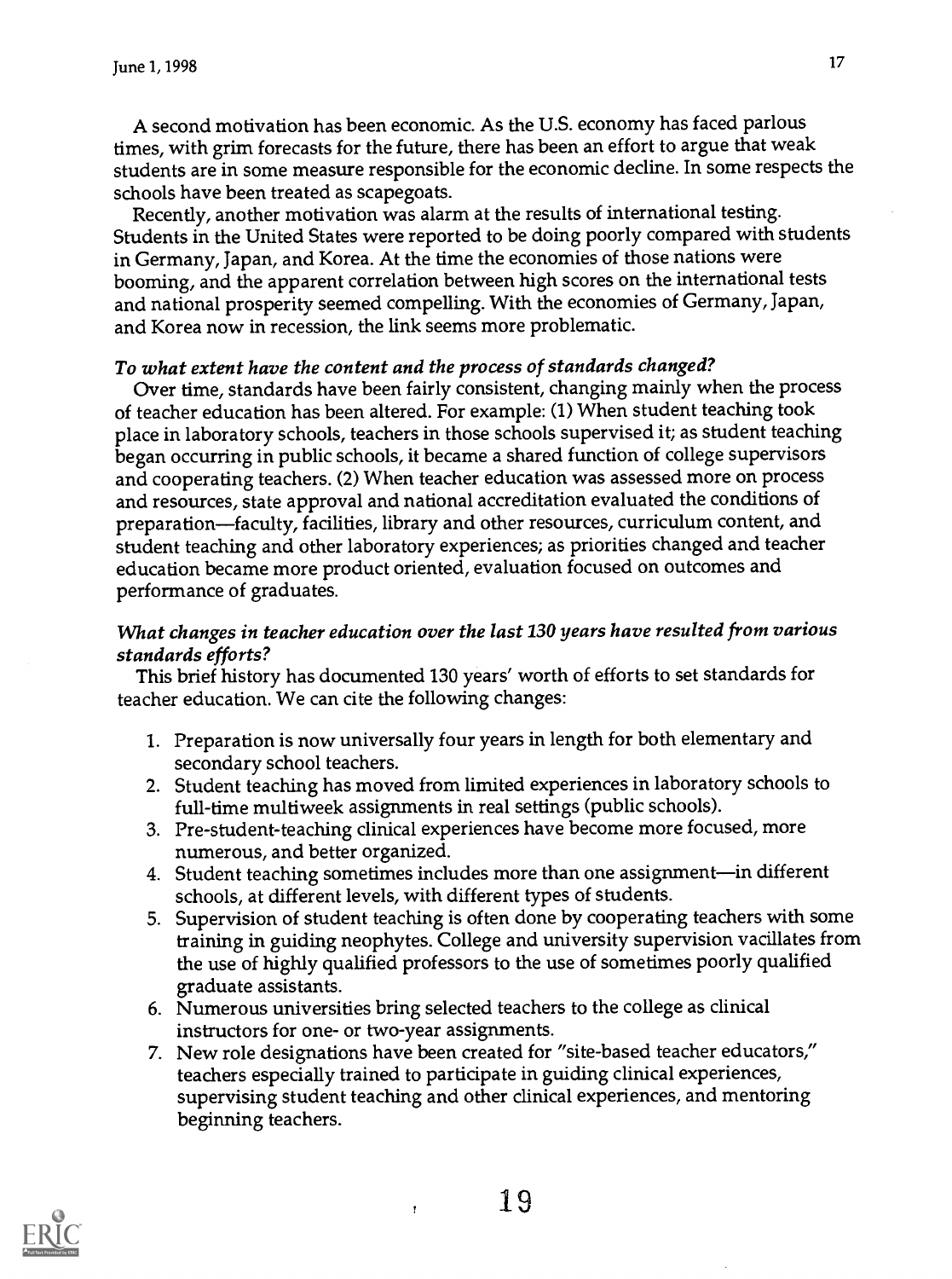- 8. Methods courses have become more reality based, often team-taught by professors and practicing teachers, sometimes in a school setting.
- 9. Some programs group prospective teachers in cohorts. This provides more continuity in preparation, fosters team building, and offers experience in working together.
- 10. E-mail has enhanced communication between professors and prospective teachers about course work and clinical experiences.
- 11. Portfolios are used to record the growth and the progress of prospective teachers.

There have been many changes, but often it is not clear whether they are improvements. For example, the commonsense notion that more time in schools before student teaching will improve preparation has been widely adopted but not evaluated. The costs of mounting such programs in terms of weakening the arts and science components of teacher education programs, and the escalating costs of teacher education because of these additional clinical requirements, have not been assessed against the purported gain that candidates were expected to achieve.

Why have there not been more serious efforts to evaluate changes? One answer is lack of a credible criterion variable. What evidence would count as supporting an intervention? Another answer is multiple-treatment interference in any evaluation design. Often, teacher educators do not make just one change in a program—they make many. The effects of early field experiences, additional special education courses, new emphases on multicultural education, and other innovations interact, making evaluation extremely difficult. Most changes reflect common sense on the part of teacher boards or national panels of experts. No one has data.

### What factors have detracted from applying standards?

Smith (1980) identified a central factor detracting from the application of standards: the authority and the traditions of the college and university settings in which most teacher education programs are embedded. For purposes of "reputation" and "image," teacher education has embraced the university as the proper home of professional studies. But, unlike the professions of law and medicine, teacher education has been unable to escape campus regulations and customs governed by faculty senates. Further, professors hired into teacher education programs at universities have taken their cues for promotion, tenure, and success from arts and science colleagues. They have resisted field assignments such as supervising student teachers, instead hiring graduate students, junior faculty, and adjunct faculty to do those jobs. They also have resisted advising undergraduates. Smith argued that teacher education had to free itself from the shackles of higher education with the aid of state government and state policy.

Another factor is that people disagree with some of the recommendations. For almost every recommendation, there is a sensible counterargument. Take the idea of making teacher education a graduate program. People argue earnestly that at a time when education is trying to attract more minorities into teaching, making teacher education more elitist goes in the wrong direction. Further, the cost of a teaching certificate would be high (not counting deferred income), and beginning salaries seldom go higher than \$25,000. Economically it doesn't make sense. Equally cogent arguments can be made

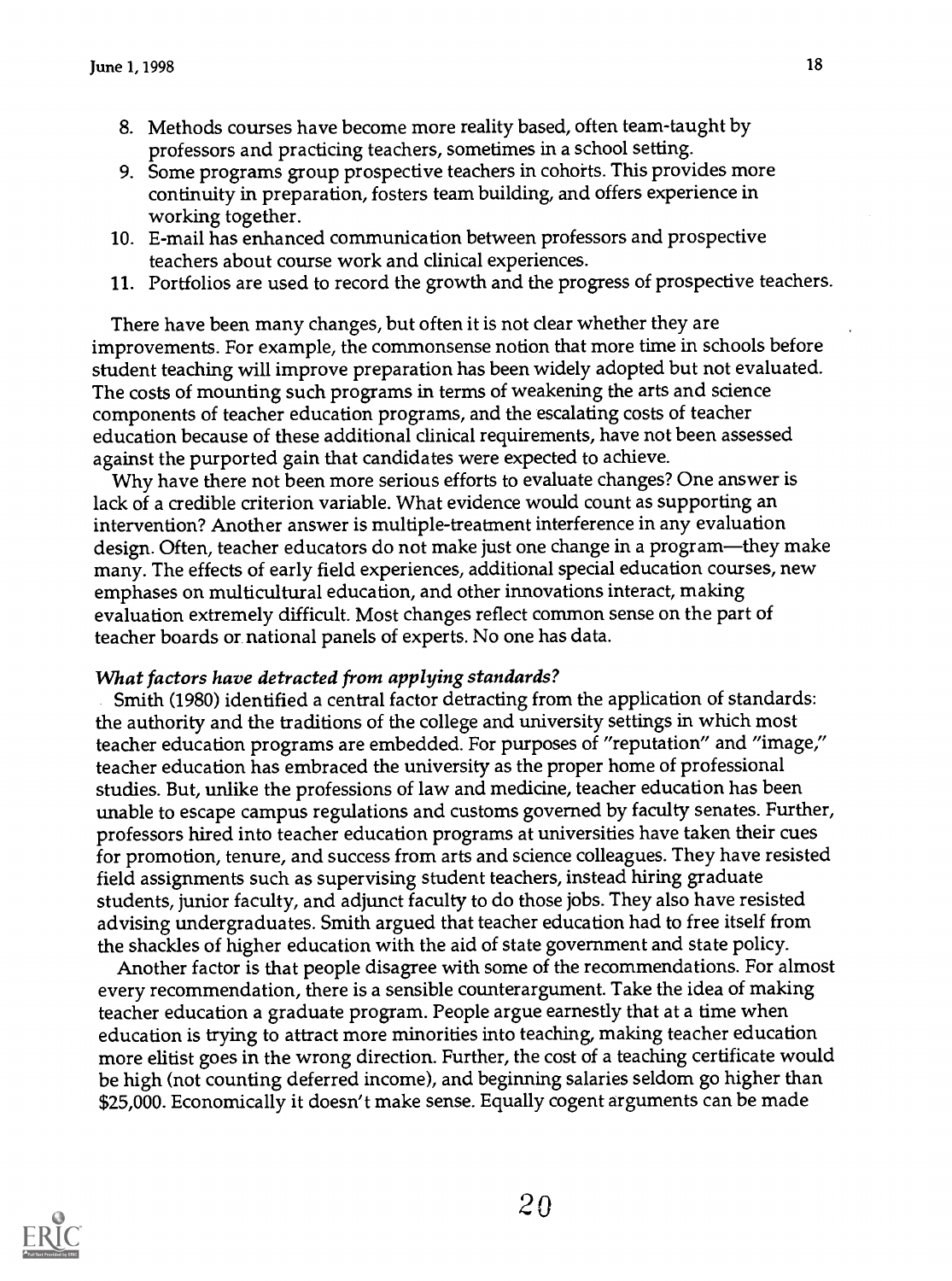about higher admission standards, early dinical experience, extended student teaching, shared governance on university committees, PRAXIS tests for licensure, and so on.

A third factor is that discerning differences in graduates' behavior once they are in the dassroom is difficult. The powerful socialization of the workplace, documented by Lortie (1975) and Rosenholtz (1989), washes out training effects. This effect is present in nursing and medicine as well. So the introduction of innovations on the campus is difficult to justify empirically.

Fourth, teacher education is a low priority on campus. Many of the recommendations require enormous increases in education budgets-to fund professional development schools, to pay for supervision of early clinical experiences, to add advisers and counselors, and the like. If a provost had money to spend, one of the last places he or she would spend it would be on these add-ons. And there is little evidence that these improvements make candidates better teachers or more attractive in the marketplace.

Standards also have suffered from the profession's lack of ability to communicate with the public and with policy makers. The profession has not conveyed the importance of education, it has not informed the citizenry about the real needs of education, and it has failed to secure adequate support. Education has never been packaged as effectively as news or science. There are no Jim Lehrers, Carl Sagans, Joan Ganz Cooneys, or National Geographic Societies purveying education. The profession has not made learning appealing, attractive, and stimulating in the minds of laypersons. No one thinks much about, nor spends much money on, developing standards for informing people about education. Thus public opinion does not demand greater support for education, and state legislators regularly get reelected without funding education or teacher education adequately. The resources required to produce quality education are comparable to those going into production of television programs or distance learning. The public and policy makers have never recognized that fact.

Another deterrent to the application of standards is the inadequacy of information on supply and demand of teachers. Anticipating shortages and surpluses is very complicated. With no tracking system on the availability of qualified teachers, standards for teacher licensure are determined more by the supply of personnel than by the quality of personnel. Standards rise and fall depending on supply and demand.

Still another factor hindering the application of standards is the gap between the cultures of school and university faculties. The differences in the work lives, prestige, personal and academic freedom, professional climates, and financial rewards are greater than in almost any other profession. Most professors of education have been teachers, but few would return to schoolteaching.

Finally, the vastness of the profession is a constant dilemma. There are more than 2.5 million teachers in the United States. Teacher education programs are among the largest on university campuses. Fifty state jurisdictions set standards for program approval and licensure. So changing an education or certification requirement for teachers-for instance, introducing a course on conflict management—is not only incredibly expensive but difficult and complicated to enforce.

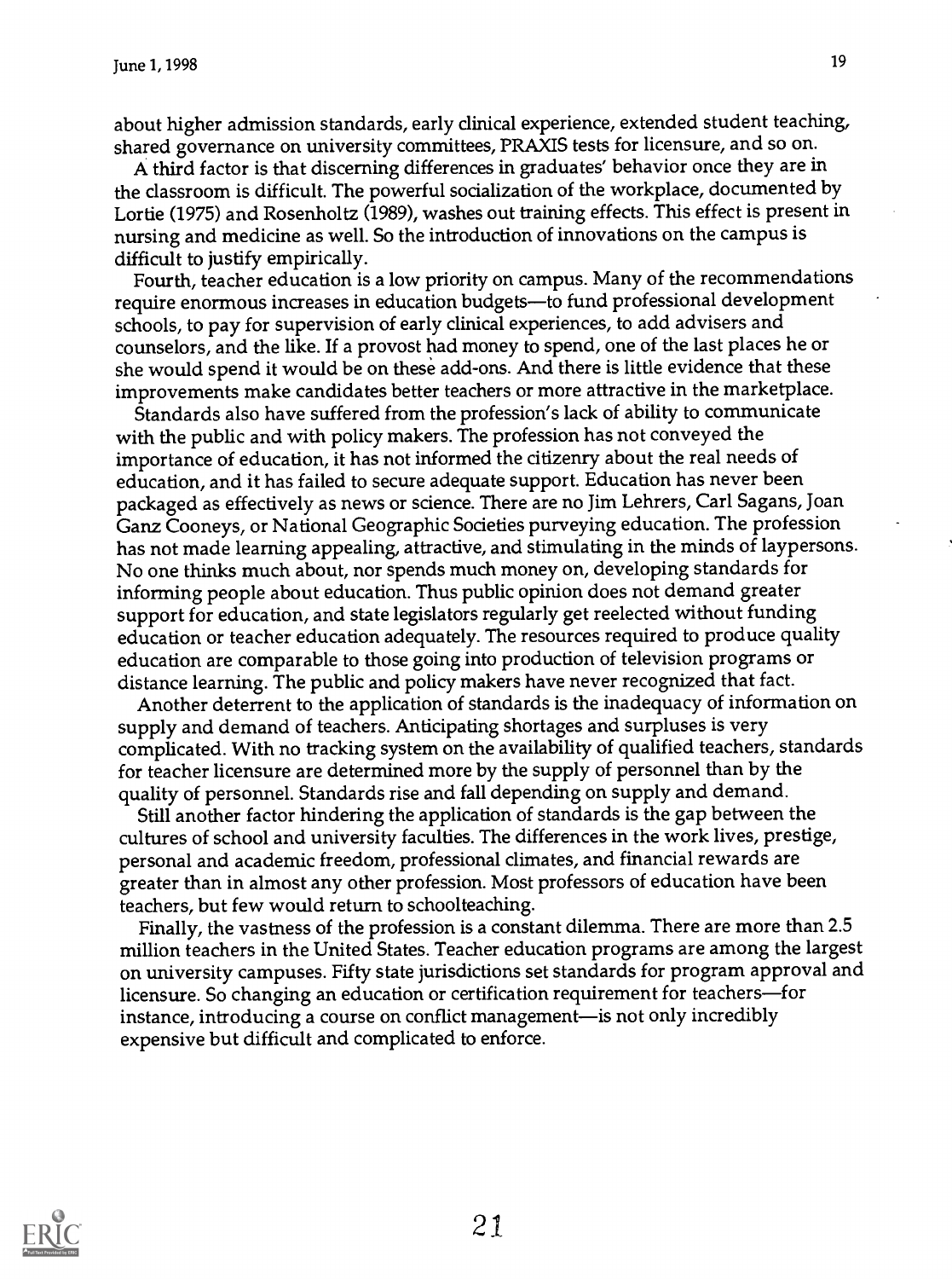# Lessons Learned in the Last 50 Years

In the foregoing we have sketched the results of major studies and projects that have recommended standards for teacher education. Our selection is a sample of many such efforts by thoughtful, highly competent educators, teacher educators, and others. The refrain of their conclusions has been so constant, no matter what the era, that something other than good thinking must be lacking. Is seeking standards too narrow a focus?

We have discerned four patterns:

- 1. The recommendations for improving teacher education are remarkably similar over 130 years: brighter students, more competent faculty, more realistic classes, rigorous general education, serious (performance) evaluation, collaborative planning, and so on.
- 2. Standards are motivated in part by  $(a)$  perceptions of dire national needs—for example, A Nation at Risk and What Matters Most; (b) concerns with the variation in preparation programs--with variation there must be error, and error must be snuffed out; and (c) the availability of new science or knowledge to give direction where it was absent in the past.
- 3. Almost none of the reports we summarized acknowledged previous reports. Their efforts were almost totally ahistorical, with no authors wondering why the profession had either ignored previous recommendations or adopted them without changing dramatically either the practice of teachers or the status of teaching.
- 4. Finally, although all the reports shared uncommon zeal for the standards they were promulgating, there was very little evidence in the reports or in the literature of the time to support the recommendations. Instead, the recommendations seemed to represent "self-evident" beliefs.

The drive over 130 years to set and apply standards in teacher education has yielded some results, but no major breakthroughs. Current attempts to examine and align standards will probably accomplish no more than prior efforts if deliberators do not address other considerations.

For example, the narrowness of most attempts to improve teaching and teacher education has limited the possibility of progress. Even the best programs can amount to naught when graduates are unable to practice in the real world of schools what they have learned in college. If reform in education is to be achieved, creating and monitoring standards on the conditions of work in schools is imperative.

The power of the teaching profession is so fragmented, and its prestige so ailing, that the prospect of adequate emphasis on and sufficient financial support for teacher education, professional practice, and continuing professional development is dim. A coalition of organizations could become a professional political force that can generate support to achieve a major breakthrough in the quality of schooling and teacher education. This means the practicing and the preparing arms of the profession cooperating. It means organizations and agencies working together and compromising vested interests. A coalition with such a base and such agreement would be difficult to hold back in the society.

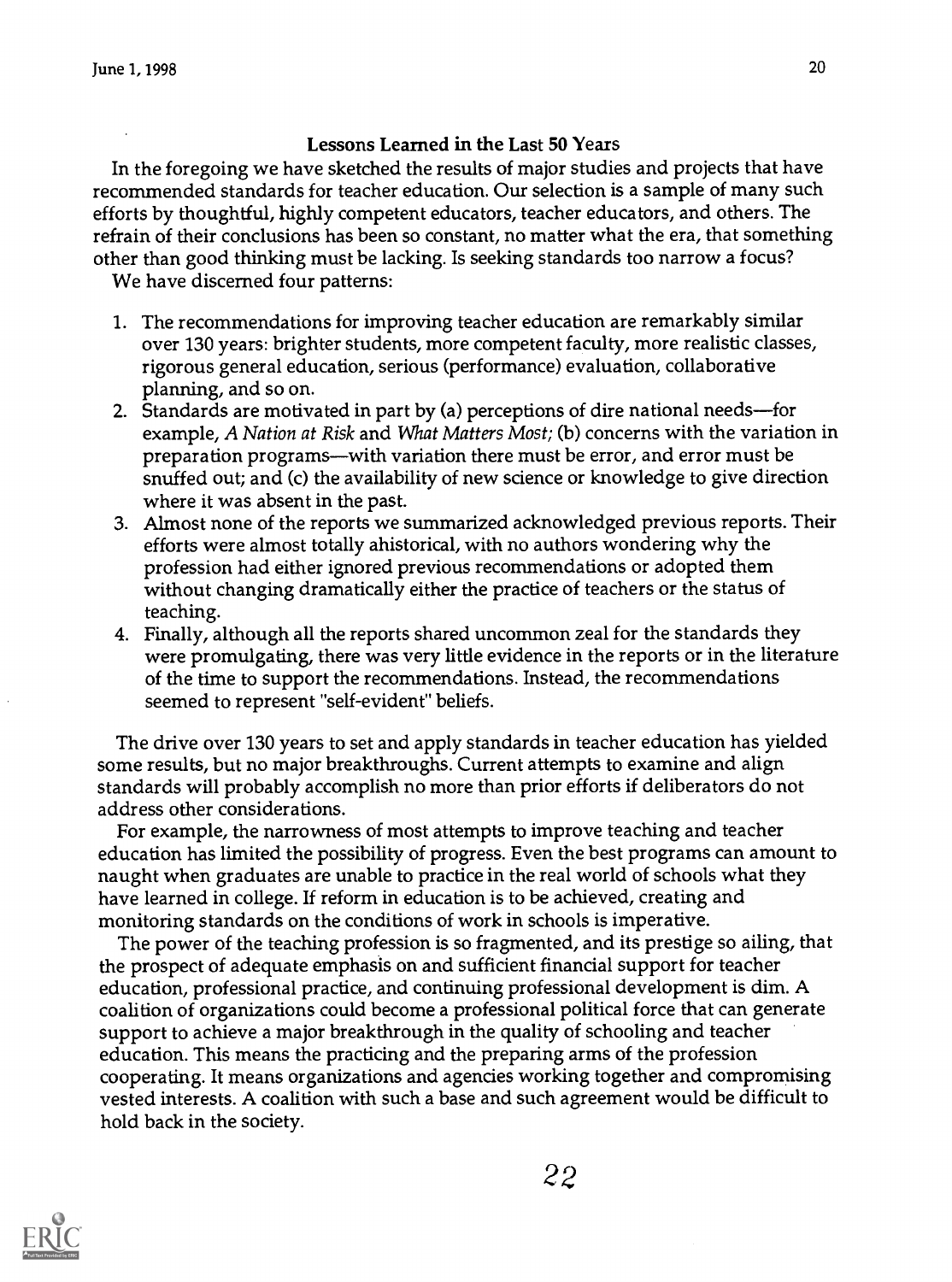The irony is that the people of the United States have achieved great progress primarily because of the education level of the population, yet education is not well regarded and supported.

# References

- American Normal School Association. (1869). Proceedings of the Fifth Annual Meeting, August 17, 1869, Trenton, NJ. In Proceedings of the NEA National Meeting. Washington, DC: National Education Association.
- American Normal School Association. (1870). Proceedings of the Sixth Annual Meeting. In Journal of Proceedings and Addresses of the National Meeting of the NEA. Washington, DC: National Education Association.
- Association of Teacher Educators. (1991). Restructuring the education of teachers (Report of the Commission on the Education of Teachers into the 21st Century). Reston, VA: Author.
- Carnegie Forum on Education and the Economy, Task Force on Teaching as a Profession. (1986). A nation prepared: Teachers for the 21st century. New York: Carnegie Forum on Education and the Economy.
- Charters, W. W., & Waples, D. (1929). The Commonwealth teacher-training study. Chicago: University of Chicago Press.
- Commission on Teacher Education. (1946). The improvement of teacher education. Washington, DC: American Council on Education.
- Department of Normal Schools. (1899). Secretary's minutes. Report of the Committee on Normal Schools. In Journal of Proceedings and Addresses of the 38th Annual Meeting of the NEA. Washington, DC: National Education Association.
- Elam, S. (1971). Performance-based teacher education: What is the state of the art? Washington, DC: AACTE.
- Glass, G. (1978). Standards and criteria. Journal of Educational Measurement, 15, 237-62.
- Haberman, M., & Stinnett, T. M. (1973). Teacher education and the new profession of teaching. Berkeley, CA: McCutchan.
- Hersog, E. (1959). Some guidelines for evaluative research. Washington: Department of Health, Education, and Welfare.
- Howsam, R. B., Corrigan, D. C., Denemark, G. W., & Nash, R. J. (1976). Educating a profession. Washington, DC: American Association of Colleges for Teacher Education.

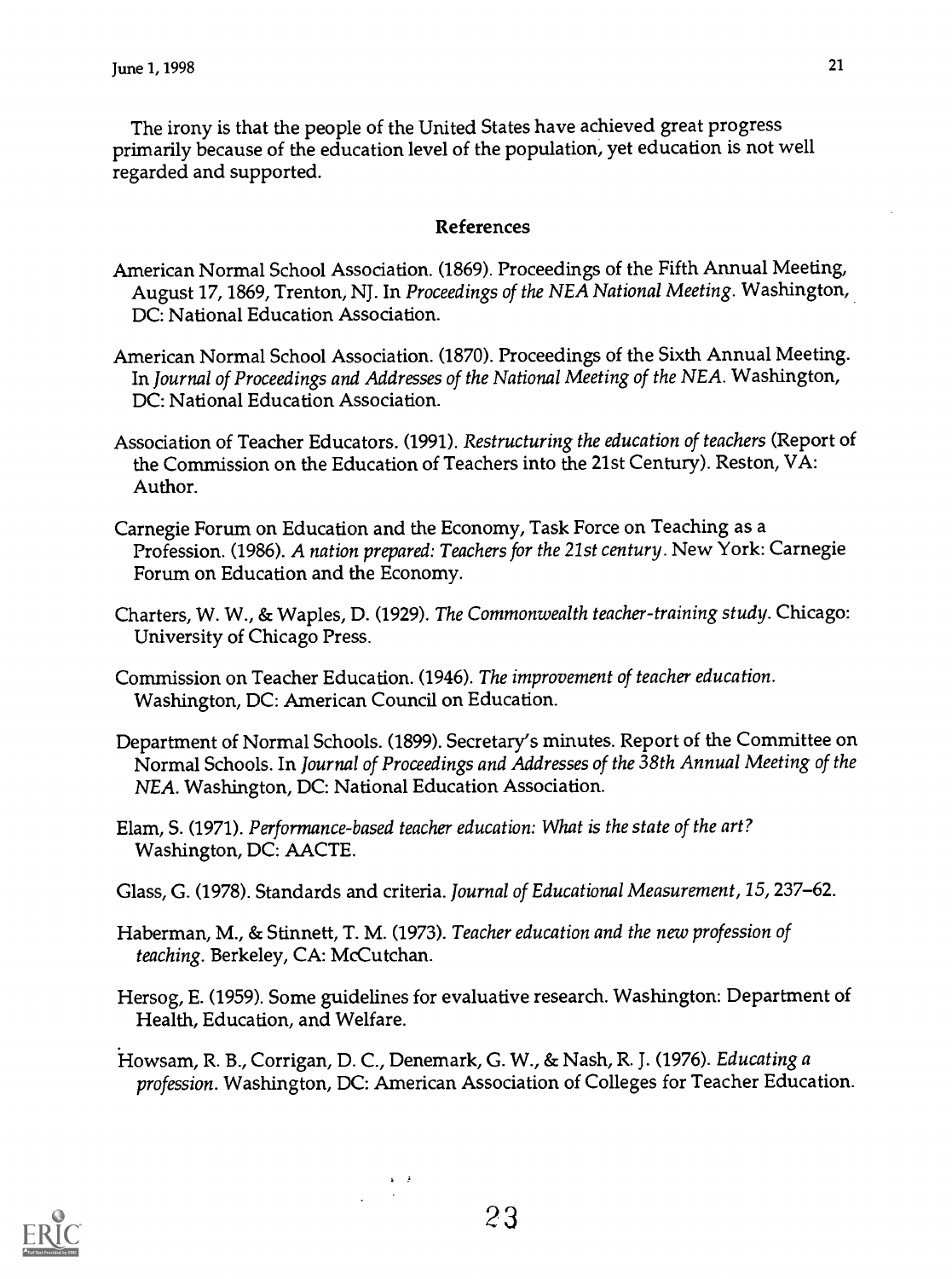- Lindsey, M. (Ed.). (1961). New horizons for the teaching profession. Washington, DC: National Education Association, National Commission on Teacher Education and Professional Standards.
- Lortie, D. C. (1975). School-teacher: A sociological study. Chicago: University of Chicago Press.
- Mager, R. F. (1962). Preparing instructional objectives. Palo Alto, CA: Fearon.
- Mayor, J. (1965). Accreditation in teacher education. Washington, DC: National Committee on Accrediting.
- National Council for Accreditation of Teacher Education. (1995). Standards, procedures, and policies for the accreditation of professional education units. Washington, DC: Author.
- Pearson, P. D. (1994). Standards and teacher education: A policy perspective. In M. E. Diez, V. Richardson, & P. D. Pearson (Eds.), Setting standards and educating teachers (pp. 37-67). Washington, DC: American Association of Colleges for Teacher Education.
- Popham, W. J. (1969). Instructional objectives. Chicago: Rand McNally.
- Richardson, V. (1994). Standards and assessments: What is their educative potential? In M. E. Diez, V. Richardson, & P. D. Pearson (Eds.), Setting standards and educating teachers (pp. 15-36). Washington, DC: American Association of Colleges for Teacher Education.
- Rosenholtz, S. J. (1989). Teachers' workplace: The social organization of schools. White Plains, NY: Longman.
- Rosner, B. (1972). The power of competency-based teacher education: Report of the Committee on National Program Priorities in Teacher Education. Boston: Allyn and Bacon.
- Smith, B. 0. (1980). A design for a school of pedagogy. Washington, DC: U.S. Department of Education.
- Sub-Committee of the Standards and Surveys Committee of the American Association of Teachers Colleges. (1948). School and community laboratory experiences in teacher education. Oneonta, NY: American Association of Teachers Colleges.
- U.S. Office of Education. (1969). A reader's guide to the comprehensive models for preparing elementary teachers. Washington, DC: Author. (ERIC Document Reproduction Service No. 034 076)

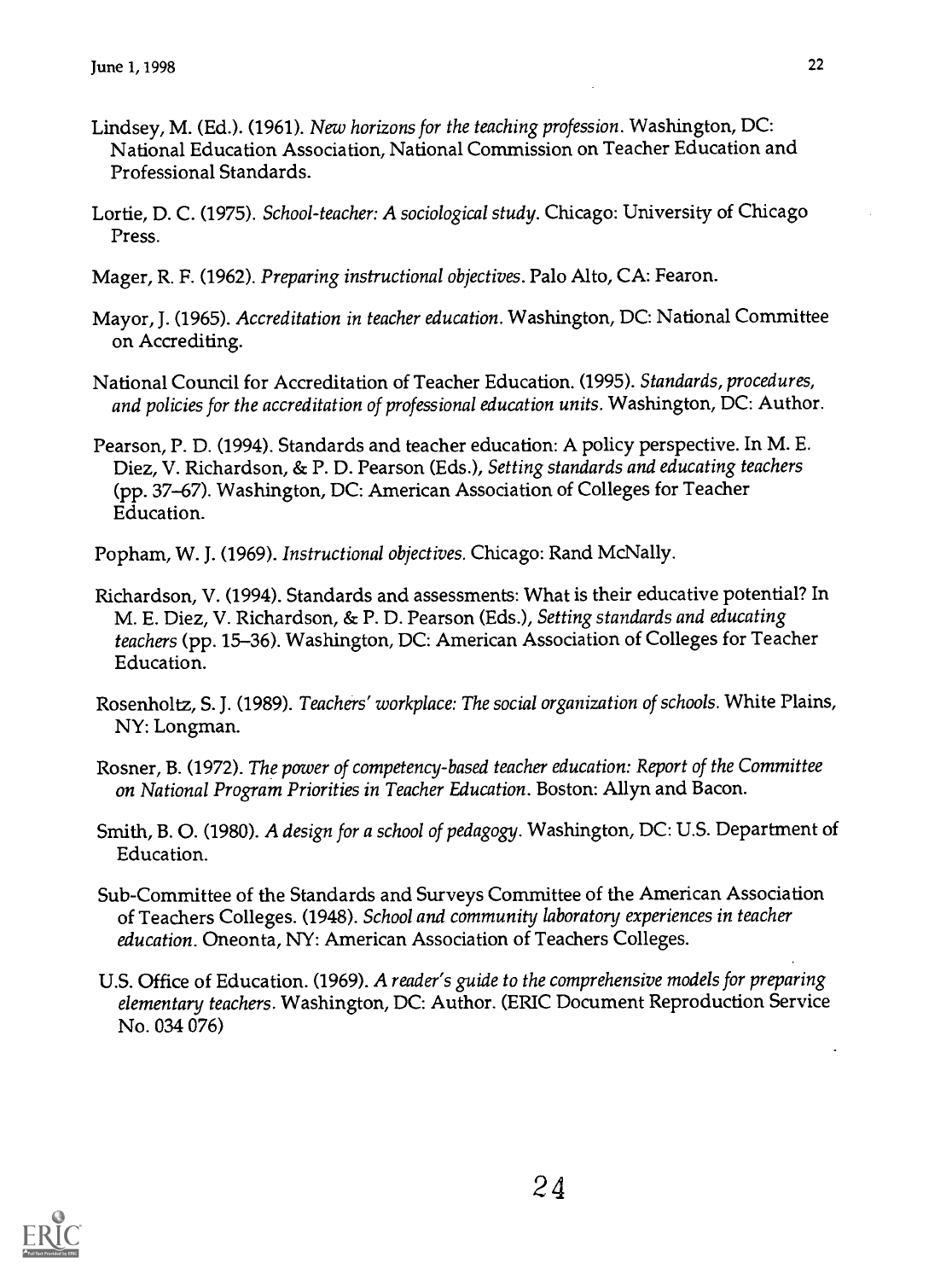## Other Reports

- American Association of Colleges for Teacher Education. (1956). Teacher education for a free people. Washington, DC: Author.
- Commission on Teacher Education. (1944). Teachers for our time. Washington, DC: American Council on Education.
- Conant, J. B. (1963). The education of American teachers. New York: McGraw-Hill.
- Consortium for Excellence in Teacher Education. (1987). Beginning dialogue. Middlebury, VT: Author.
- Consortium for Excellence in Teacher Education. (1987). Teacher education and the liberal arts. Swarthmore College, PA: Author.

Goodlad, J. I. (1990). Teachers for our nation's schools. San Francisco: Jossey-Bass.

Holmes Group. (1986). Tomorrow's teachers. East Lansing, MI: Author.

Holmes Group. (1995). Tomorrow's schools of education. East Lansing, MI: Author.

- Interstate New Teacher Assessment and Support Consortium. (1992). Model standards for beginning teacher licensing and development: A resource for state dialogue. Washington, DC: Council of Chief State School Officers.
- Kaplan, L., & Edelfelt, R. A. (Eds.). (1996). Teachers for the new millennium: Aligning teacher development, national goals, and high standards for all students. Thousand Oaks, CA: Corwin Press.
- Murray, F. B., & Fallon, D. (1989). The reform of teacher education for the 21st century (Project 30 One-Year Report). Newark, DE: University of Delaware.
- National Association of State Directors of Teacher Education and Certification. (1992). Outcome-based standards and portfolio assessment. Dubuque, IA: Kendall/Hunt.
- National Commission for Excellence in Teacher Education. (1985). A call for change in teacher education. Washington, DC: American Association of Colleges for Teacher Education.
- National Commission on Excellence in Education. (1983). A nation at risk: The imperative for educational reform. Washington, DC: Author.
- National Commission on Teaching & America's Future. (1996). What matters most: Teaching for America's future. New York: Columbia University, Teachers College.

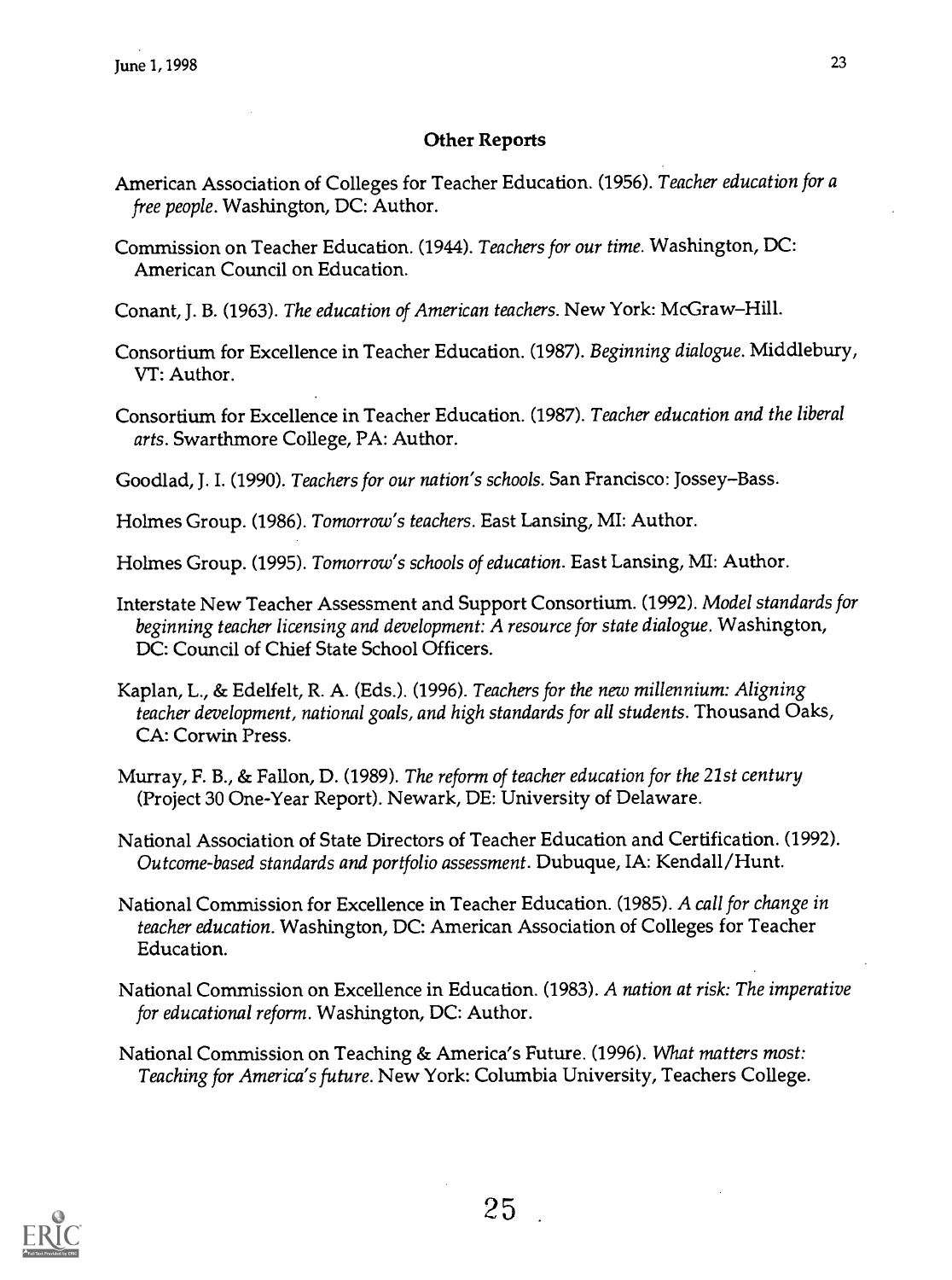- National Education Association. (1982). Excellence in our schools. Teacher education: An action plan. Washington, DC: Author.
- Smith, B. 0. (1969). Teachers for the real world. Washington, DC: American Association of Colleges for Teacher Education.
- Southern Regional Education Board. (1986). Major reports on teacher education: What do they mean for states? Regional Spotlight, 15(1), 1-6.
- Study Commission on Undergraduate Education and the Education of Teachers. (1976). Teacher education in the United States: The responsibility gap. Lincoln, NE: University of Nebraska Press.

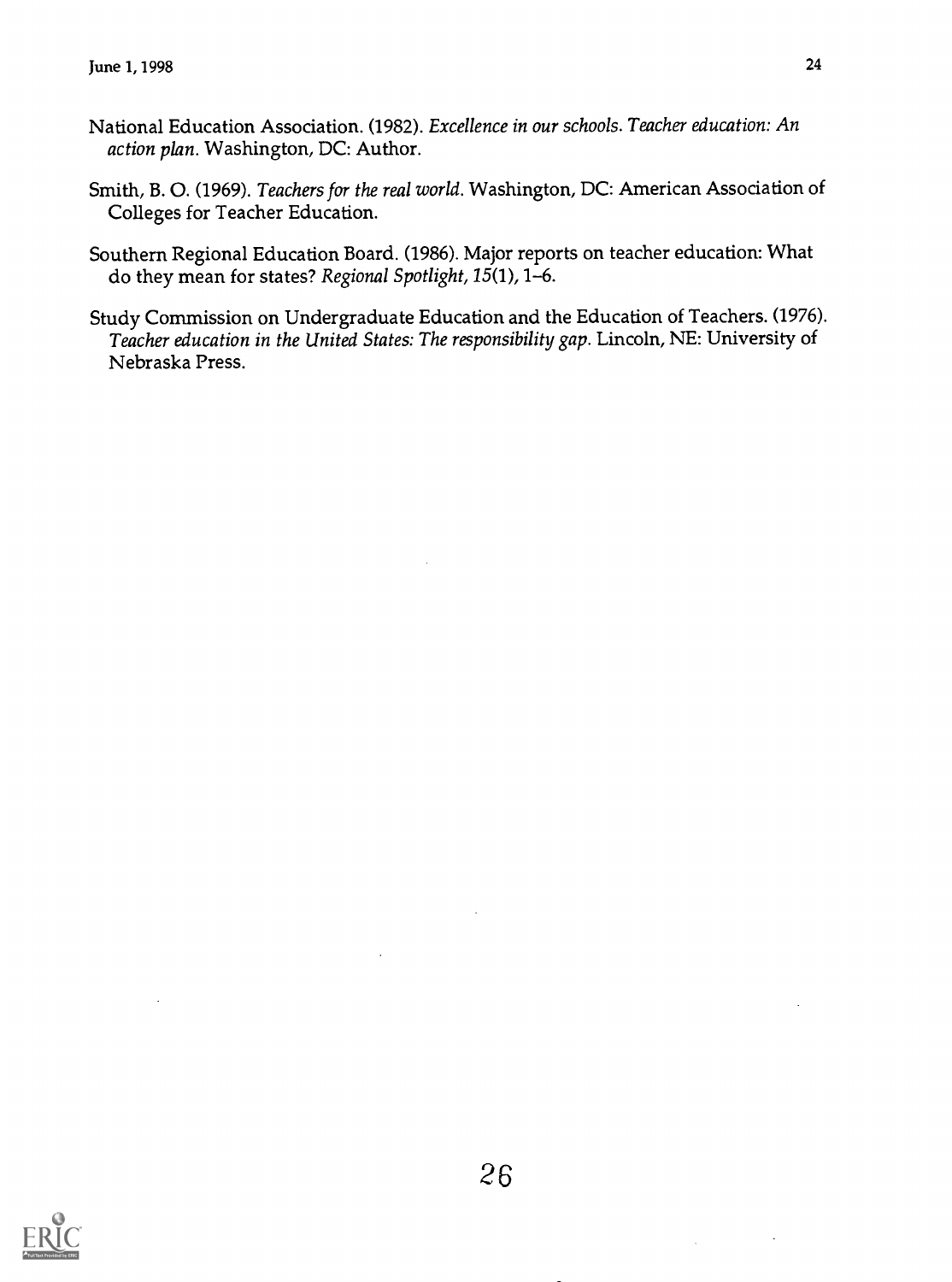Association of Teacher Educators 1900 Association Drive Suite ATE Reston, Virginia 20191-1502



nas internacionales de la contra de la contra de la contra de la contra de la contra de la contra de la contra<br>1919 : la contra de la contra de la contra de la contra de la contra de la contra de la contra de la contra d